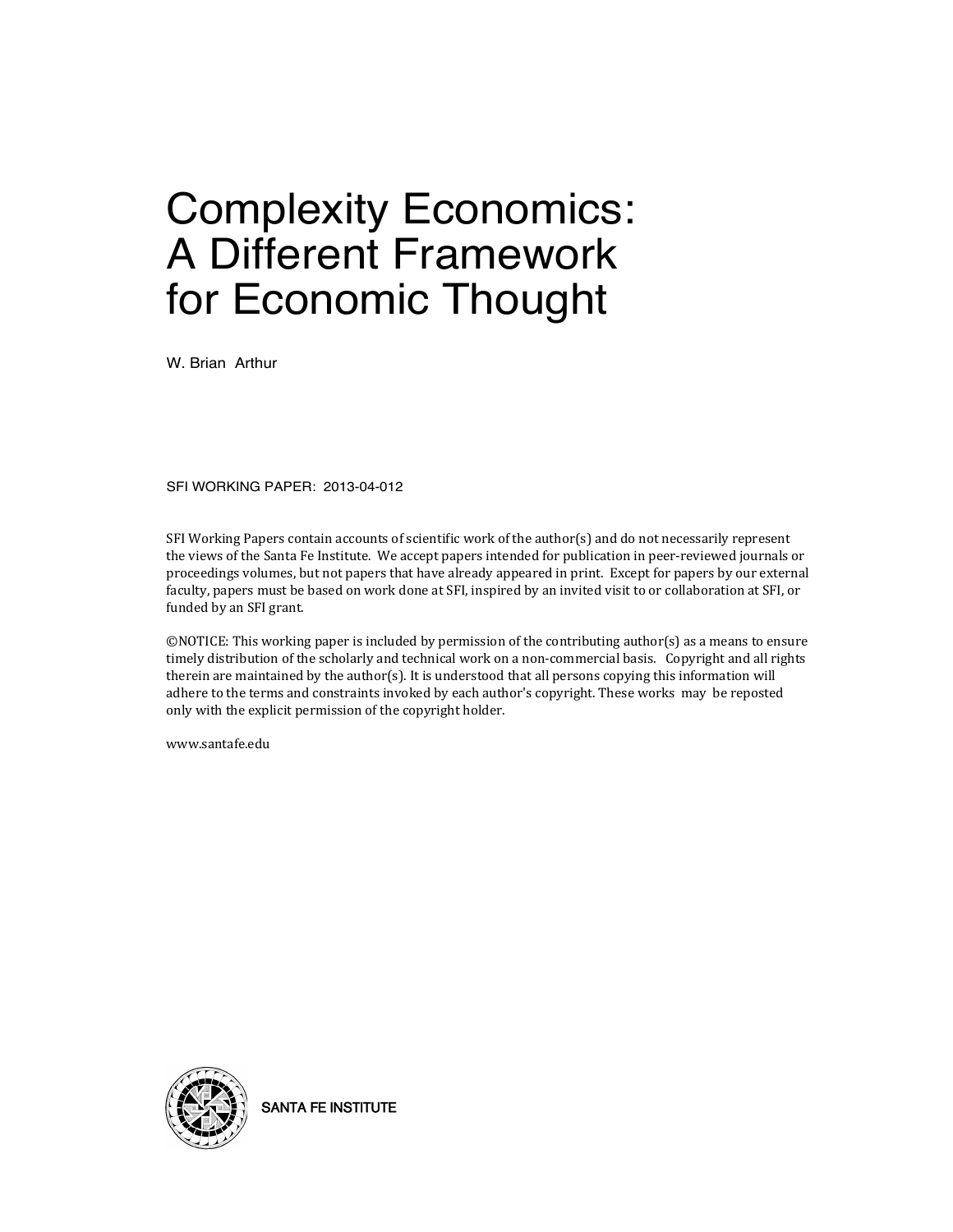## **Complexity economics: a different framework for economic thought**

W. Brian Arthur

#### **Abstract**

This paper provides a logical framework for complexity economics. Complexity economics builds from the proposition that the economy is not necessarily in equilibrium: economic agents (firms, consumers, investors) constantly change their actions and strategies in response to the outcome they mutually create. This further changes the outcome, which requires them to adjust afresh. Agents thus live in a world where their beliefs and strategies are constantly being "tested" for survival within an outcome or "ecology" these beliefs and strategies together create. Economics has largely avoided this nonequilibrium view in the past, but if we allow it, we see patterns or phenomena not visible to equilibrium analysis. These emerge probabilistically, last for some time and dissipate, and they correspond to complex structures in other fields. We also see the economy not as something given and existing but forming from a constantly developing set of technological innovations, institutions, and arrangements that draw forth further innovations, institutions and arrangements.

Complexity economics sees the economy as in motion, perpetually "computing" itself perpetually constructing itself anew. Where equilibrium economics emphasizes order, determinacy, deduction, and stasis, complexity economics emphasizes contingency, indeterminacy, sense-making, and openness to change. In this framework time, in the sense of real historical time, becomes important, and a solution is no longer necessarily a set of mathematical conditions but a pattern, a set of emergent phenomena, a set of changes that may induce further changes, a set of existing entities creating novel entities. Equilibrium economics is a special case of nonequilibrium and hence complexity economics, therefore complexity economics is economics done in a more general way. It shows us an economy perpetually inventing itself, creating novel structures and possibilities for exploitation, and perpetually open to response.

**Key Words** Nonequilibrium; complexity; complexity economics; clustered volatility; networks; ecologies; computation; procedural science.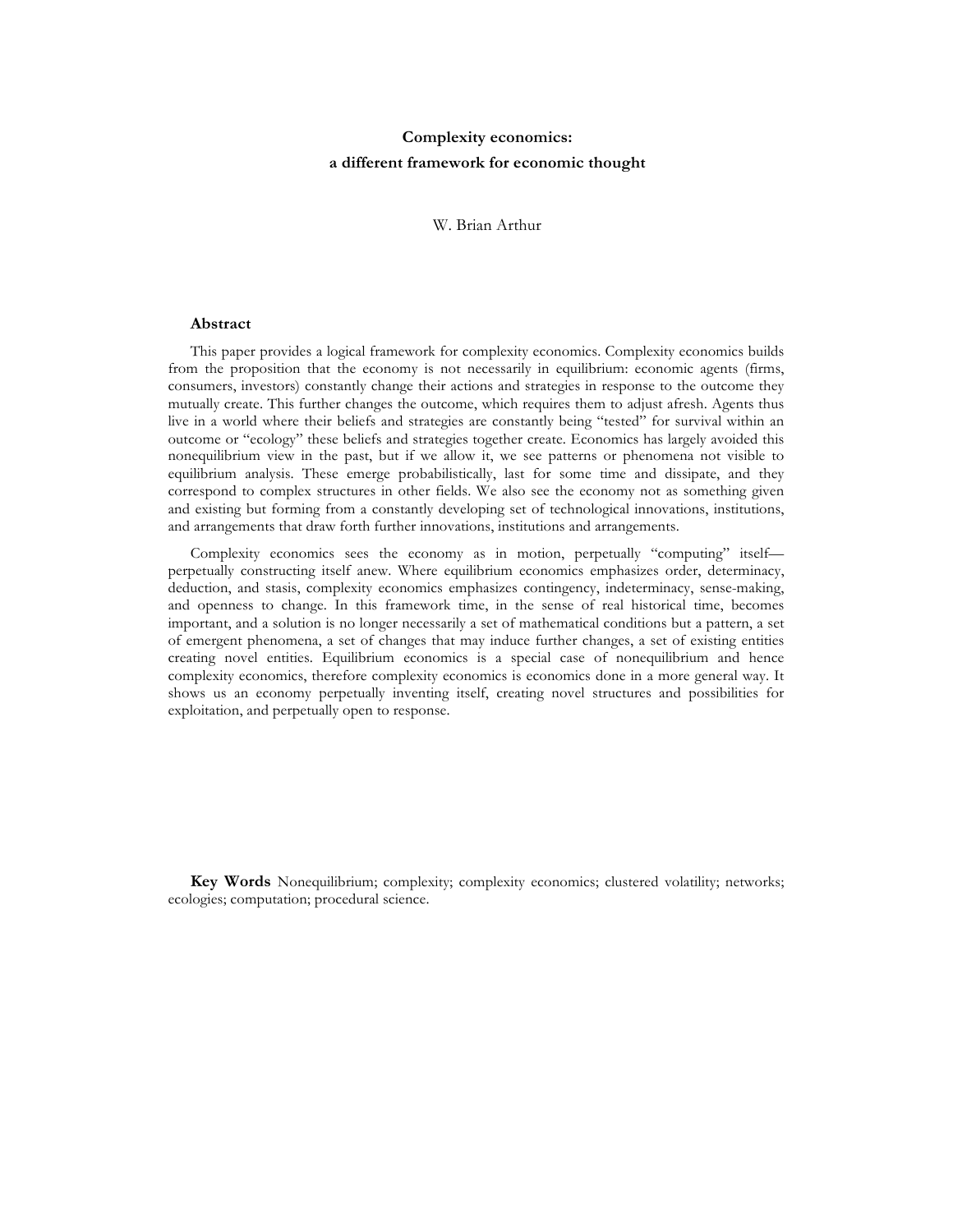## **Complexity economics: a different framework for economic thought**

## W. Brian Arthur <sup>1</sup>

March 12, 2013

Over the last twenty-five years, a different approach to economics has been slowly birthing, and slowly growing—*complexity economics*. Complexity economics holds that the economy is not necessarily in equilibrium, that computation as well as mathematics is useful in economics, that increasing as well as diminishing returns may be present in an economic situation, and that the economy is not something given and existing but forms from a constantly developing set of institutions, arrangements, and technological innovations. The approach got its start largely at the Santa Fe Institute in the late 1980s but now has many practitioners,<sup>2</sup> and it raises several questions. What does this different way of thinking about the economy offer? How exactly does it work and where does it fit in? Will it replace neoclassical economics, or be subsumed into neoclassical economics? And under what logic, if any, does it operate?

My purpose in this paper is to answer these questions, especially the last one. In doing so I will not attempt to provide a survey or guided tour, rather I want to provide a framework—a coherent logic—for thinking about this new approach. I will argue from first principles and will build from two earlier essays of mine (Arthur 1999, 2006) as well as the work of many other people to illustrate the key points.<sup>3</sup>

I will argue that this new approach is not just an extension of standard economics, nor does it consist of adding agent-based behavior to standard models. It is a different way of seeing the economy. It gives a different view, one where actions and strategies constantly evolve, where time becomes important, where structures constantly form and re-form, where phenomena appear that are not visible to standard equilibrium analysis, and where a meso-layer between the micro and the macro becomes important. This view, in other words, gives us a world closer to that of political economy than to neoclassical theory, a world that is organic, evolutionary, and historically-contingent.

<sup>1</sup> Intelligent Systems Lab, PARC, and External Professor, Santa Fe Institute. I thank Ronan Arthur, Richard Bronk, David Colander, Doyne Farmer, Magda Fontana, David Reisman, and William Tabb for valuable comments.

<sup>2</sup> See *The Economy as an Evolving Complex System* volumes edited by: Arrow, Anderson and Pines (1988); Arthur, Durlauf and Lane (1997); and Blume and Durlauf (2005). For history of the ideas see Fontana (2010), Arthur (2010b), and the popular accounts of Waldrop (1992) and Beinhocker (2006). Variants of complexity economics include generative economics, interactive-agent economics, agent-based computational economics, (see Epstein 2006a; Miller and Page, 2007; Tesfatsion and Judd, 2006).

<sup>3</sup> For other essays on this general approach see Axtell (2007), Colander (2000, 2012), Epstein (2006), Farmer (2012), Judd (2006), Kirman (2011), Rosser (1999), and Tesfatsion (2006). The term "complexity economics" was first used in Arthur (1999).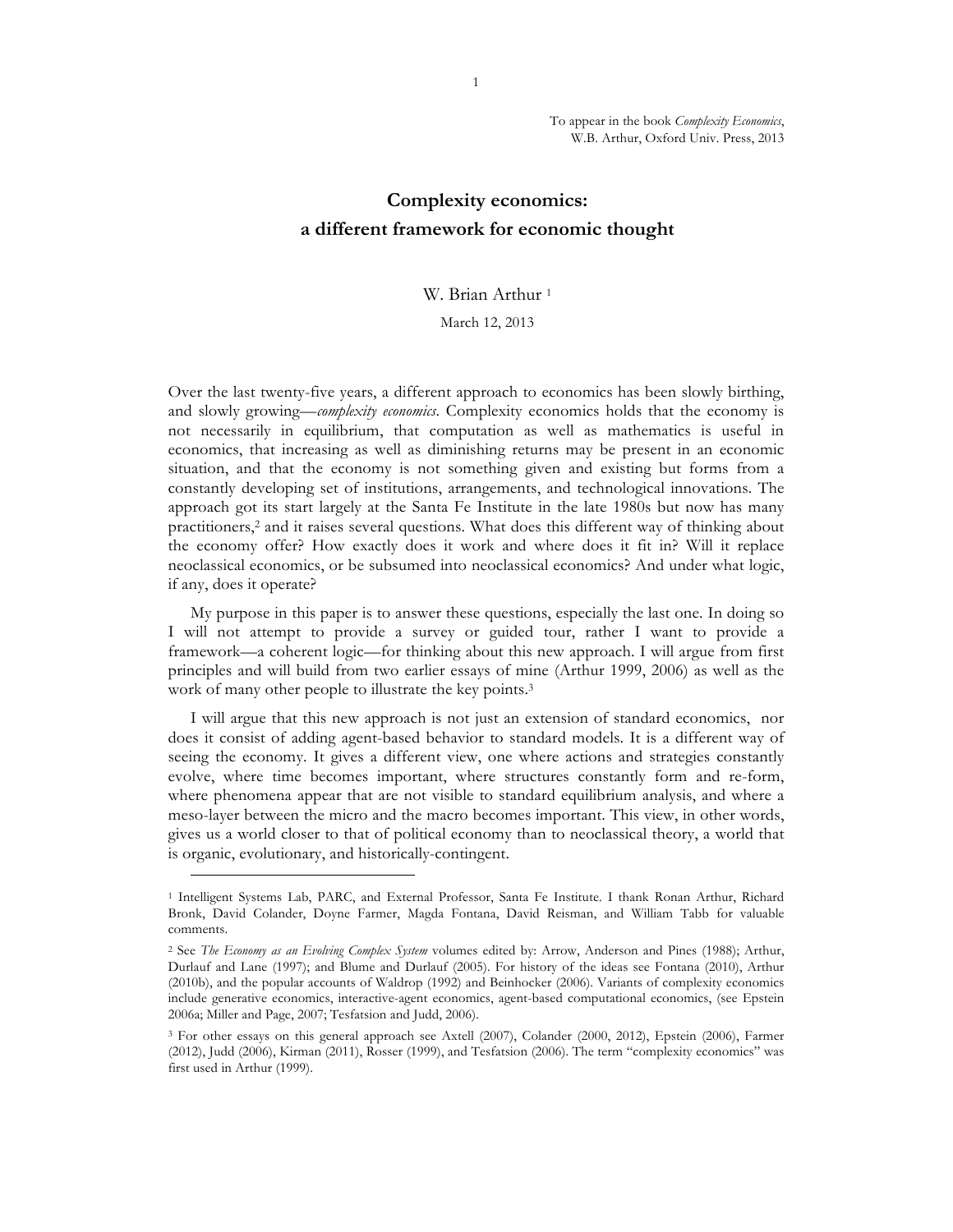## **The Economy and Complexity**

Let me begin with the economy itself. The economy is a vast and complicated set of arrangements and actions wherein agents—consumers, firms, banks, investors, government agencies—buy and sell, speculate, trade, oversee, bring products into being, offer services, invest in companies, strategize, explore, forecast, compete, learn, innovate, and adapt. In modern parlance we would say it is a massively parallel system of concurrent behavior. And from all this concurrent behavior markets form, prices form, trading arrangements form, institutions and industries form. Aggregate patterns form.

One of the earliest insights of economics—it certainly goes back to Smith—is that these aggregate patterns form from individual behavior, and individual behavior in turn responds to these aggregate patterns: there is a recursive loop. It is this recursive loop that connects with complexity. Complexity is not a theory but a movement in the sciences that studies how the interacting elements in a system create overall patterns, and how these overall patterns in turn cause the interacting elements to change or adapt. It might study how individual cars together act to form patterns in traffic, and how these patterns in turn cause the cars to alter their position. Complexity is about formation—the formation of structures—and how this formation affects the objects causing it.

To look at the economy, or areas within the economy, from a complexity viewpoint then would mean asking how it evolves, and this means examining in detail how individual agents' behaviors together form some outcome and how this might in turn alter their behavior as a result. Complexity in other words asks how individual behaviors might *react to* the pattern they together create, and how that pattern would alter itself as a result. This is often a difficult question; we are asking how a process is created from the purposed actions of multiple agents. And so economics early in its history took a simpler approach, one more amenable to mathematical analysis. It asked not how agents' behaviors would *react to* the aggregate patterns these created, but what behaviors (actions, strategies, expectations) would be upheld by—would be *consistent with*—the aggregate patterns these caused. It asked in other words what patterns would call for no changes in micro-behavior, and would therefore be in stasis, or equilibrium. (General equilibrium theory thus asked what prices and quantities of goods produced and consumed would be consistent with—would pose no incentives for change to—the overall pattern of prices and quantities in the economy's markets. Classical game theory asked what strategies, moves, or allocations would be consistent with—would be the best course of action for an agent (under some criterion)—given the strategies, moves, allocations his rivals might choose. And rational expectations economics asked what expectations would be consistent with—would on average be validated by—the outcomes these expectations together created.)

This equilibrium shortcut was a natural way to examine patterns in the economy and render them open to mathematical analysis. It was an understandable—even proper—way to push economics forward. And it achieved a great deal. Its central construct, general equilibrium theory, is not just mathematically elegant; in modeling the economy it recomposes it in our minds, gives us a way to picture it, a way to comprehend the economy in its wholeness. This is extremely valuable, and the same can be said for other equilibrium modelings: of the theory of the firm, of international trade, of financial markets.

But there has been a price for this equilibrium finesse. Economists have objected to it to the neoclassical construction it has brought about—on the grounds that it posits an idealized, rationalized world that distorts reality, one whose underlying assumptions are often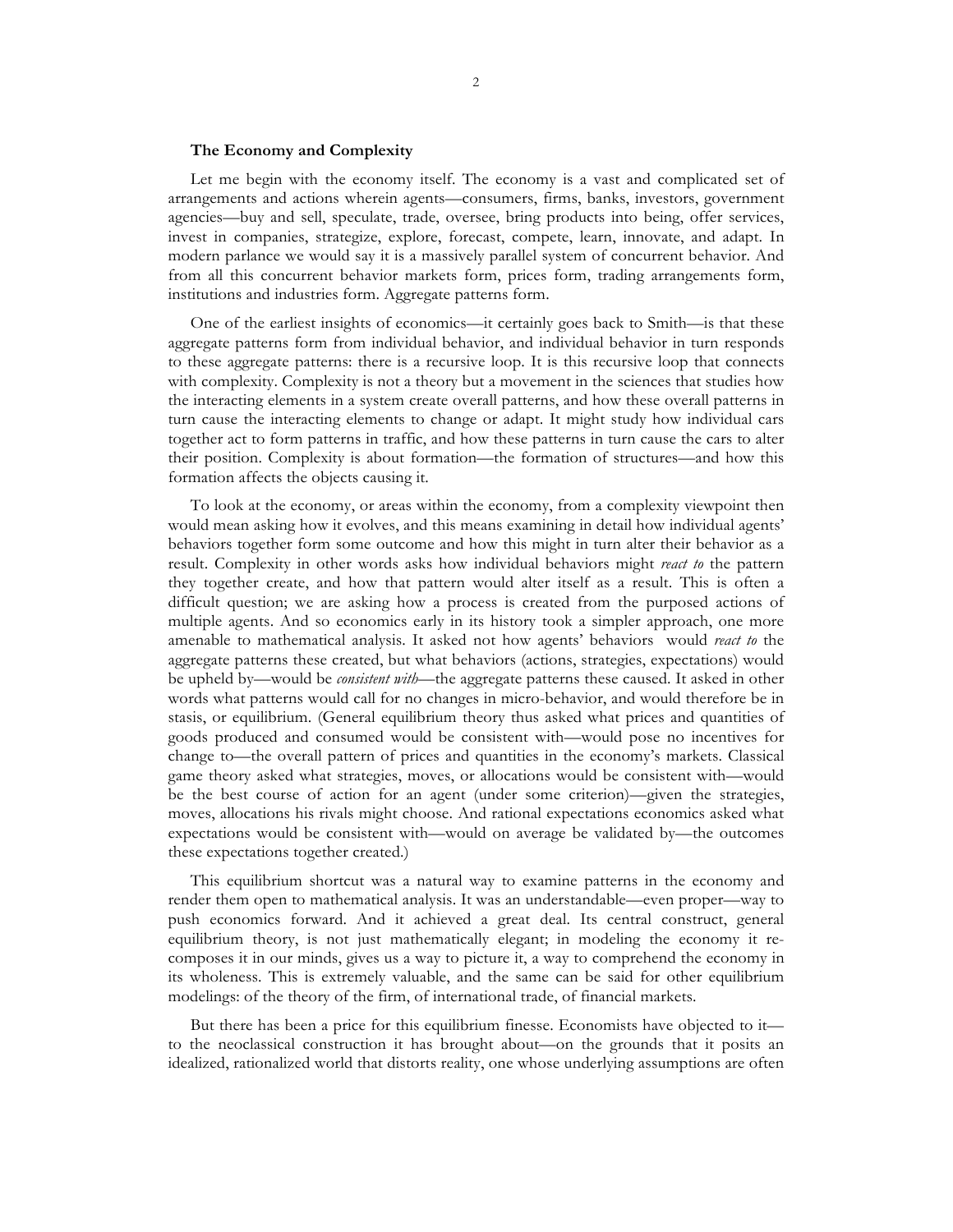chosen for analytical convenience. <sup>4</sup> I share these objections. Like many economists I admire the beauty of the neoclassical economy; but for me the construct is too pure, too brittle too bled of reality. It lives in a Platonic world of order, stasis, knowableness, and perfection. Absent from it is the ambiguous, the messy, the real.

Good economists of course have always harbored a richer view of the economy than this (Colander and Kupers, 2012; Louça, 2010), so perhaps we could stick with equilibrium as the basis of our thinking, allowing that experience and intuition can fill out the realities. But this still is not satisfactory. If we assume equilibrium we place a very strong filter on what we can see in the economy. Under equilibrium by definition there is no scope for improvement or further adjustment, no scope for exploration, no scope for creation, no scope for transitory phenomena, so anything in the economy that takes adjustment—adaptation, innovation, structural change, history itself—must be bypassed or dropped from theory. The result may be a beautiful structure, but it is one that lacks authenticity, aliveness, and creation.

What if economics allowed the wider possibility and asked how agents in the economy might react to the patterns they together create? Would this make a difference? What would we see then?

## **Endogenously Generated Nonequilibrium**

 $\overline{a}$ 

The first thing to observe is that in asking "how agents might react to," we are implicitly assuming nonequilibrium, for if novel reactions are possible they will alter the outcome, so by definition it cannot be an equilibrium. A well-trained economist might object to this assumption of nonequilibrium; standard doctrine holds that nonequilibrium cannot be important in the economy. "[P]ositions of unstable equilibrium," said Samuelson (1983), "even if they exist, are transient, non-persistent states. … How many times has the reader seen an egg standing on its end?"5

Equilibrium, we are assured, is the natural state of the economy.

I want to argue that this is not the case, emphatically not the case, that nonequilibrium is the natural state of the economy, and therefore the economy is always open to reaction. This isn't merely because of outside shocks or external influences, but because nonequilibrium arises endogenously in the economy. There are two main reasons for this. One is fundamental (or Knightian) uncertainty, the other is technological innovation. Let me take each in turn.

First, fundamental uncertainty. All problems of choice in the economy involve something that takes place in the future, perhaps almost immediately, perhaps at some distance of time. Therefore they involve some degree of not knowing. In some cases agents are well informed, or can put realistic probability distributions over events that might happen; but in many other cases—in fact in most cases—they have no basis to do this, they simply do not know.6

<sup>4</sup>Blaug (2003), Bronk (2009, 2011), Cassidy (2009), Colander et al. (2009), Davis (2007), Farmer and Geanakoplos, (2008), Kirman (2010), Koppl and Luther (2010), Krugman (2009), Mirowski (2002), Simpson (2002).

<sup>5</sup> Walras expressed a similar thought in a 1909 conversation with Schumpeter, "life is essentially passive and merely adapts itself to the natural and social influences which may be acting on it, so that the theory of a stationary process constitutes really the whole of theoretical economics …." (Tabb, 1999; Reisman, 2004).

<sup>6</sup> As Keynes (1937) puts it: "the prospect of a European war … the price of copper … the rate of interest twenty years hence…. About these matters there is no scientific basis on which to form any calculable probability whatever. We simply do not know*.*"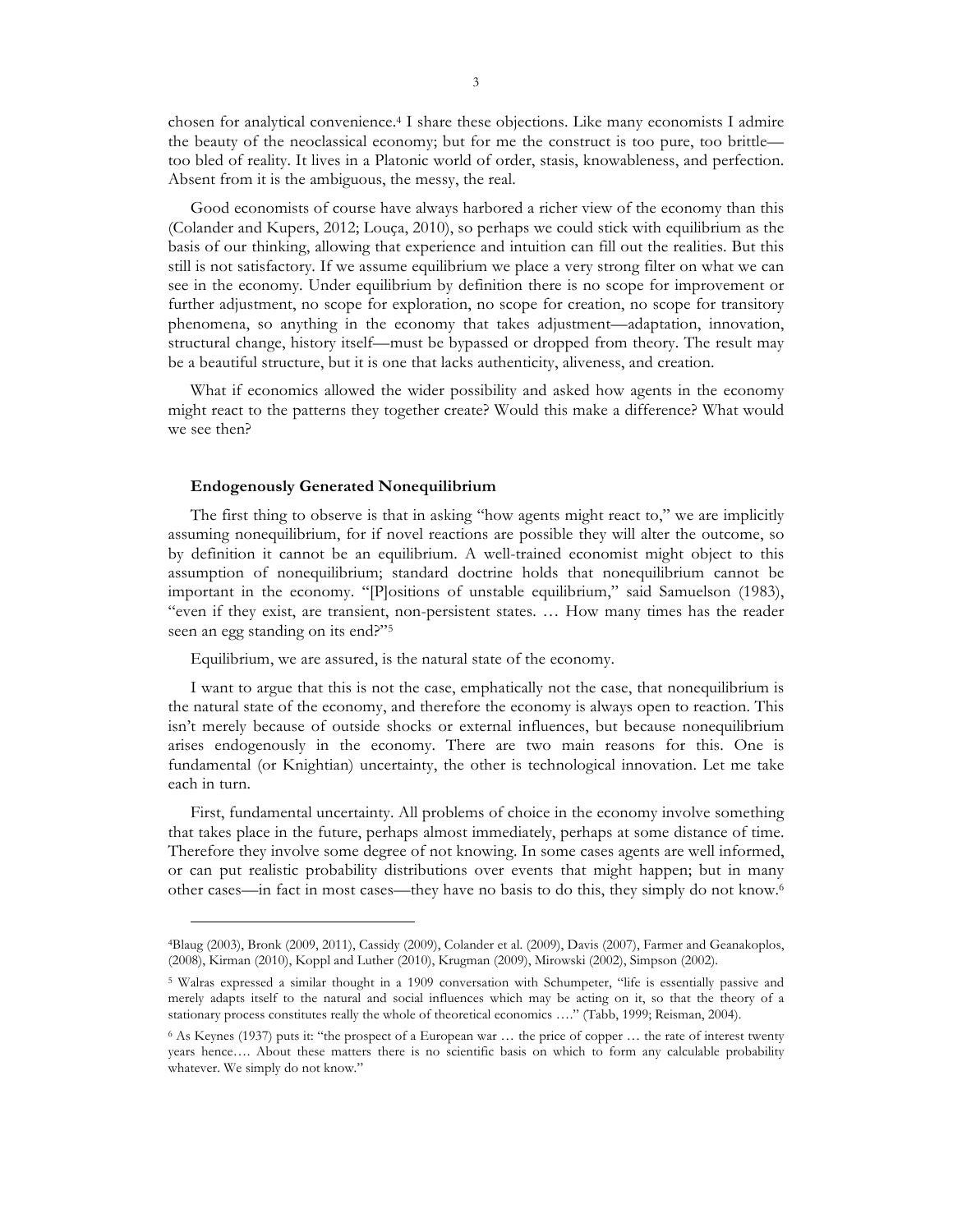I may be choosing to put venture capital into a new technology, but my startup may simply not know how well the technology will work, how the public will receive it, how the government will choose to regulate it, or who will enter the space with a competing product. I must make a move but I have genuine not-knowingness—fundamental uncertainty. There is no "optimal" move. Things worsen when other agents are involved; such uncertainly then becomes self-reinforcing. If I cannot know exactly what the situation is, I can take it that other agents cannot know either. Not only will I have to form subjective beliefs, but I will have to form subjective beliefs about subjective beliefs. And other agents must do the same. Uncertainty engenders further uncertainty. <sup>7</sup>

This observation of course is not new. Other economists, Shackle in particular (1955, 1992), have written much about this. But it has an important consequence for theorizing. To the degree that outcomes are unknowable, the decision problems they pose are not welldefined. It follows that rationality—pure deductive rationality—is not well-defined either, for the simple reason that there cannot be a logical solution to a problem that is not logically defined. It follows that in such situations deductive rationality is not just a bad assumption; it cannot exist. There might be intelligent behavior, there might be sensible behavior, there might be farsighted behavior, but rigorously speaking there can not be deductively rational behavior. Therefore we cannot assume it.

None of this means that people cannot proceed in the economy, or that they do not choose to act. Behavioral economics tells us that often the context determines how people decide, and certainly we can use its findings. And cognitive science tells us that if a decision is important, people may stand back from the situation and attempt to make sense out of it by surmising, making guesses, using past knowledge and experience. They use their imaginations to try to come up with some picture of the future and proceed on this (Bronk, 2009, 2013). Indeed, as Shackle (1992) puts it, "The future is imagined by each man for himself and this process of the imagination is a vital part of the process of decision." One way to model this is to suppose economic agents form individual beliefs (possibly several) or hypotheses—internal models—about the situation they are in and continually update these, which means they constantly adapt or discard and replace the actions or strategies based on these as they explore.8 They proceed in other words by induction (Holland et al., 1986; Sargent, 1993; Arthur, 1994).<sup>9</sup>

This ongoing materialization of exploratory actions causes an always-present Brownian motion within the economy. The economy is permanently in disruptive motion as agents explore, learn, and adapt. These disruptions, as we will see, can get magnified into larger phenomena.

The other driver of disruption is technological change. About a hundred years ago, Schumpeter (1912) famously pointed out that there is "a source of energy within the economic system which would of itself disrupt any equilibrium that might be attained." That

1

<sup>7</sup> Soros (1987) calls this the principle of *reflexivity*.

<sup>&</sup>lt;sup>8</sup> A standard objection is that allowing agents to reason non-deductively admits arbitrariness. What prevents such beliefs or behaviors from being chosen *ad-hoc* to yield some favored outcome? Certainly this is possible, but that doesn't justify retreating to unrealistic "rational" models of behavior. The idea is not to assume behavior that makes analysis simple, but behavior that makes models realistic.

<sup>9</sup> Calling this "bounded rationality" is a misnomer. It implies that agents do not use all reasoning powers at their disposal, which under uncertainly may often be false.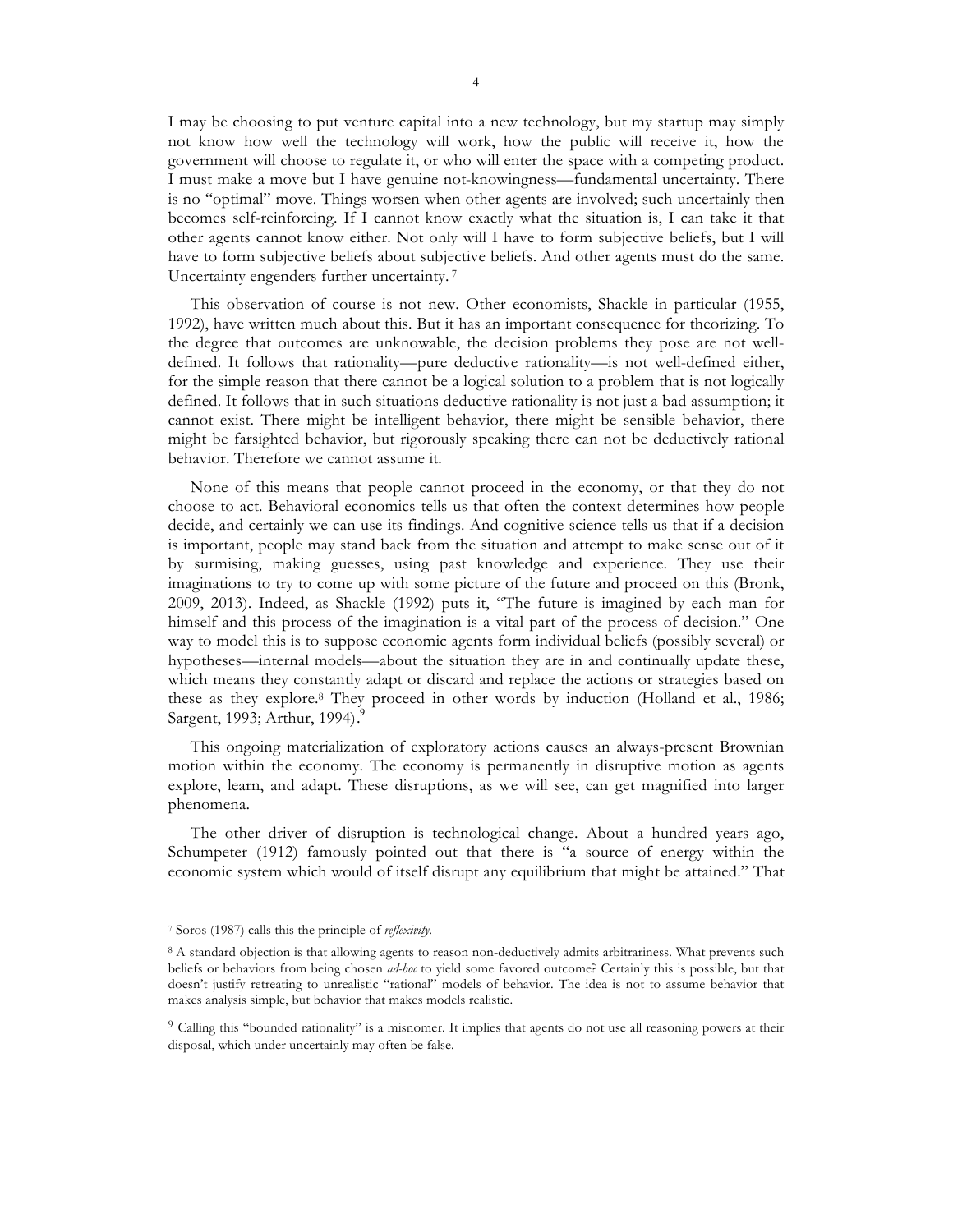source was "new combinations of productive means." (Nowadays we would say new combinations of technology.) Economics does not deny this, but incorporates it by allowing that from time to time its equilibria must adjust to such outside changes.

But this technology force is more disruptive than Schumpeter allowed. Novel technologies call forth further novel technologies: when computers arrive, they call forth or "demand" the further technologies of data storage, computer languages, computational algorithms, and solid-state switching devices. And novel technologies make possible other novel technologies: when the vacuum tube arrives, it makes possible or "supplies" the further technologies of radio transmission and receiving, broadcasting, relay circuits, early computation, and radar. And these novel technologies in turn demand and supply yet further technologies. It follows that a novel technology is not just a one-time disruption to equilibrium, it is a permanent ongoing generator and demander of further technologies that themselves generate and demand still further technologies (Arthur, 2009). Notice again the self-reinforcing nature of this process. The result is not occasional disruption but ongoing waves of disruption causing disruptions, acting in parallel across the economy and at all scales within the economy. Technology change breeds further change endogenously and continually, and this throws the economy into a permanent state of disruption.

Technological disruption acts on a somewhat slower timescale than the Brownian motion of uncertainty. But if anything it causes larger upheavals. And by itself it induces further uncertainty: businesses and industries simply do not know what technologies will enter their space next. Both uncertainty and technology then give us an economy where agents have no determinate means to make decisions.

A picture is now emerging of the economy different from the standard equilibrium one. To the degree that uncertainty and technological changes are present in the economy—and certainly both are pervasive at all levels—agents must explore their way forward, must "learn" about the decision problem they are in, must respond to the opportunities confronting them. We are in a world where beliefs, strategies, and actions of agents are being "tested" for survival within a situation or outcome or "ecology" that these beliefs, strategies and actions together create. Further, and more subtly, these very explorations alter the economy itself and the situation agents encounter. So agents are not just reacting to a problem they are trying to make sense of; their very actions in doing so collectively re-form the current outcome, which requires them to adjust afresh. We are, in other words, in a world of complexity, a complexity closely associated with nonequilibrium.

## **Theorizing under Nonequilibrium**

Where does this leave us? If the economy is large and constantly aboil with activity, then we would seem to be dealing here (to borrow a phrase from Schumpeter, 1954) with "a chaos that is not in analytical control." Faced with this prospect in the past, economics has metaphorically thrown up its hands and backed away. But what if we don't do this, what if we stand our ground and take nonequilibrium seriously, how then can we proceed? Can we say anything useful? What would we see? And above all, what would it mean to do theory under nonequilibrium?

Certainly, many parts of the economy could be still be treated as approximately at equilibrium, and standard theory would still be valid here. And other parts could be treated as temporarily diverging from strong attracting states, and we could study convergence here. But this would still be seeing the economy as a well-balanced machine temporarily prone to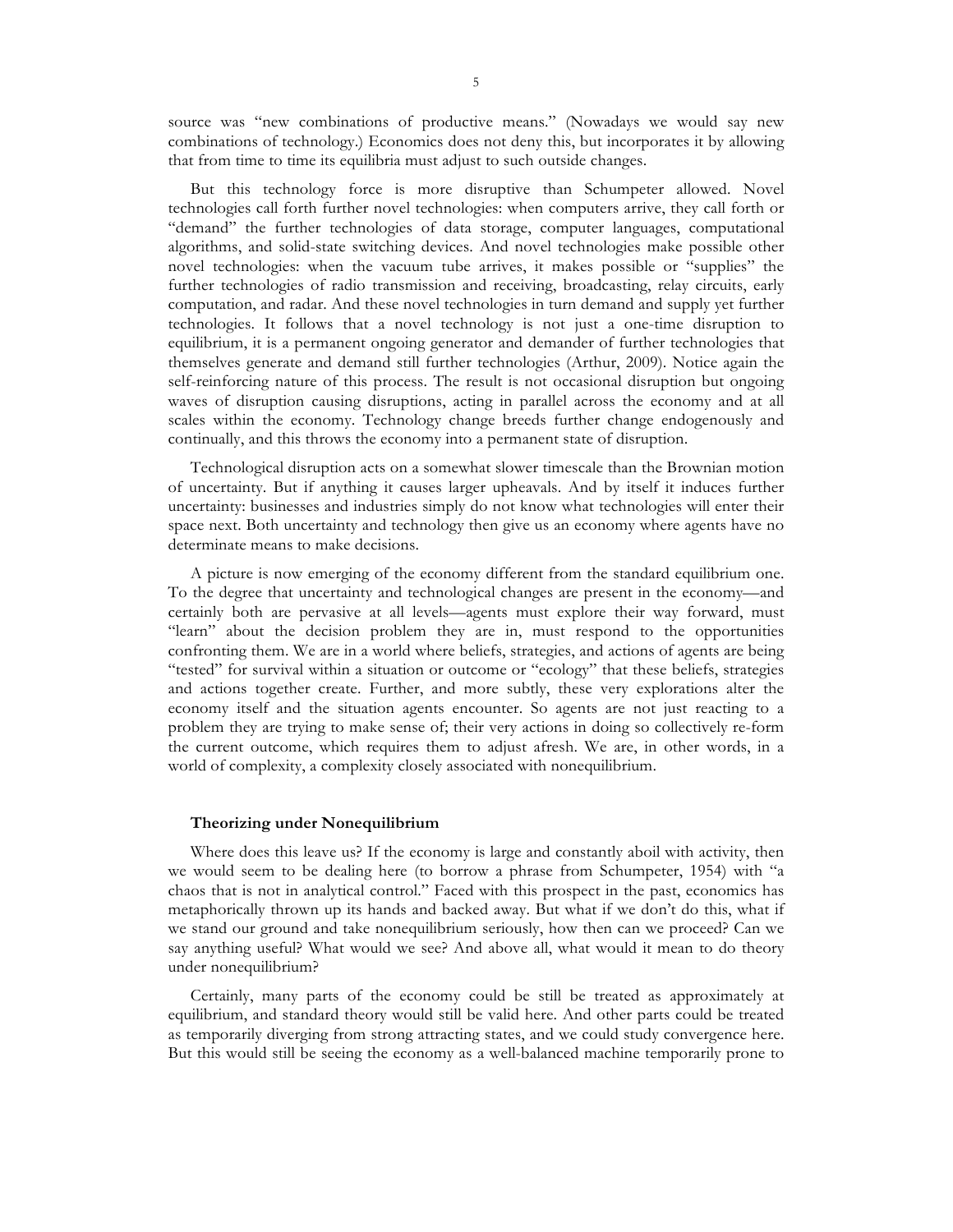getting out of adjustment; and that neither gets us to the heart of seeing how the economy behaves out of equilibrium nor captures the creative side of nonequilibrium.

A better way forward is to observe that in the economy, current circumstances form the conditions that will determine what comes next. The economy is a system whose elements are constantly updating their behavior based on the present situation.10 To state this in another way, formally, we can say that the economy is an ongoing *computation*—a vast, distributed, massively parallel, stochastic one.11 Viewed this way, the economy becomes a system that evolves procedurally in a series of events; it becomes algorithmic.

There is a danger that seeing the economy this way is merely bowing to a current fashion in science, but the idea allows me to make an important point. Suppose for a moment that we—or better, Laplace or "God"—know the algorithm<sup>12</sup> behind the computation (the large but finite set of detailed mechanisms by which the economy, or the part of it that interests us, makes its next move). A fundamental theorem in computation (Turing, 1936) tells us that in general (if we choose an algorithm randomly) there is no way—no systematic analytical method—to tell in advance whether that algorithm or computer program will halt (as opposed to going on forever, or cycling). Since we could arrange that an algorithm halt if its output fulfilled some particular set of mathematical conditions or reached a given "solution," in general we cannot tell that that will be the case either. In other words there is no analytical method to decide in advance what a given algorithm will do.13 All we can do is follow the computation and see what it brings. Of course, with simple algorithms we can often see they will settle down to a given outcome. But algorithms don't have to be particularly complicated before we cannot decide their outcomes (Wolfram, 2002).

So we need to be cautious. For highly interconnected systems, equilibrium and closedform solutions are not the default outcomes; if they exist they require justification. And computation for such systems should not be regarded as the avoidance of analytical thinking; rigorously speaking, it may be completely necessary. We can often do much useful preanalysis of the qualitative properties of nonequilibrium systems, and understand the mechanisms behind these; still, in general the only precise way to study their outcomes is by computation itself.

Of course the algorithm behind the actual economy is not randomly chosen, it is highly structured, so it may be that the actual economy's "computations" always have simple outcomes. Or it may equally be that the economy's computations are always unordered and amorphous. Usually in the parts of the economy we study, neither is the case. Often, especially when there are strong countervailing forces at work, we see large structures regions of attraction that correspond loosely to equilibria. And within these (or in their absence) we also see mechanisms that cause phenomena or sub-patterns or substructures to appear and disappear randomly from time to time. To give a physical analogy, consider the sun. From afar it appears to be a large gaseous ball in uniform spherical equilibrium. But within this "equilibrium," powerful mechanisms cause dynamic phenomena such as gigantic magnetic loops and arches, coronal holes, X-ray bright spots, and mass plasma ejections

<sup>10</sup> Current circumstances would of course include relevant past history or memory of past history.

<sup>11</sup> Modern computational thinking sees computation as ongoing, concurrent (parallel), distributed, and often probabilistic. See the 2010 ACM Ubiquity Symposium *What is Computation?* See also Beinhocker (2011).

<sup>12</sup> Earlier I argued that the economy's future is indeterminate, so strictly speaking the economy is not perfectly algorithmic. Hence for this thought experiment I posit a "God" who can determine how each agent would react in all circumstances.

<sup>13</sup> Including whether it converges (or stays within a given neighborhood of some limit forever).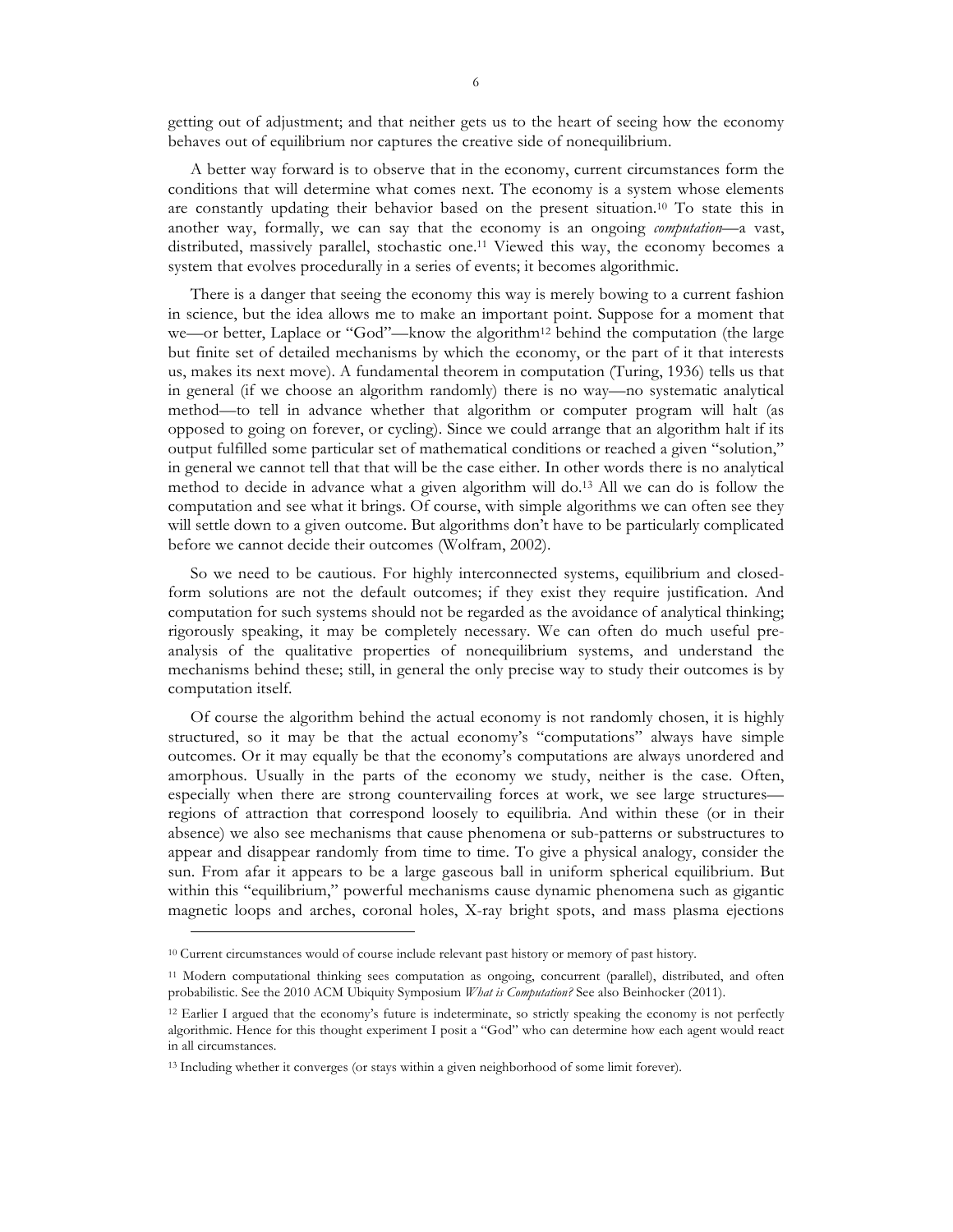moving at up to 2,000 kilometers per second. The gaseous ball indeed displays a loose spherical shape, but it is never at equilibrium. Rather it is seething with activity that disrupts the possibility of equilibrium and builds from earlier disruptions. These phenomena are localized and can act at many scales. And they are transitory or temporal—they appear, disappear, and interact, seemingly randomly in time.

We will find a similar situation frequently in the economy. Theorizing in nonequilibrium then would mean uncovering large attractors at work (if indeed there are any), but also studying other sub-structures or phenomena that might be present for their properties and behavior. We can use carefully-designed computer experiments to do this, often using statistics on the results to isolate phenomena and the mechanisms that cause these. And in many cases we can construct simpler toy models of a phenomenon that capture its essential features and allow us to use mathematics or stochastic theory to study it. The objective, we should remember, is not necessarily to formulate equations or to arrive at necessary conditions. The objective, as it is with all theory, is to obtain general insights.

Let us put some of these ideas together by looking at an actual nonequilibrium study performed computationally. Here is a classic example.

In 1991 Kristian Lindgren constructed a computerized tournament where strategies competed in randomly chosen pairs to play a repeated prisoner's dilemma game. (The details of the prisoner's dilemma needn't concern us; think of this as simply a game played by a specified current set of strategies.) The strategies consisted of instructions for how to move given the opponent's immediate past moves. If strategies did well they replicated and mutated, if they did badly they were removed. Lindgren allowed that strategies could "deepen" by using deeper memory of their opponent's immediate past moves and their own. So in our language we can think of such strategies as "exploring" strategy space: they change and adapt if they are not successful. Lindgren found that at the start of his tournament, simple strategies such as Tit-for-Tat dominated, but over time, deeper strategies appeared that exploited the simple ones. In time, further deeper strategies emerged to take advantage of these with periods of relative stasis alternating with dynamic instability (Fig. 1).

The dynamics are simple enough that Lindgren could write them as stochastic equations, yet these give far from a full picture; we really need computation to see what is going on. What emerges computationally is an *ecology*—an ecology of strategies, each attempting to exploit and survive within an environment created by itself and other strategies attempting to exploit and survive. This ecology is a miniature biosphere where novel species (strategies) continually appear, exploit the environment created by existing species, and do not survive if they fail. Notice that evolution has entered, but it hasn't been brought in from outside, it has arisen in the natural tendency of strategies to compete for survival. The point is general in this type of economics. What constitutes a "solution" is typically an ecology where strategies, or actions, or beliefs compete; an ecology that may not settle down, that has its own characteristic properties and can be studied qualitatively and statistically. <sup>14</sup>

In Lindgren's study, the outcome differs from one run of the computation to another. In many runs an evolutionary stable strategy appears, a complicated one that relies on four periods of memory of past actions. In other runs the system continues to evolve. In some runs we see the quick emergence of complicated strategies, in others these appear later on.

<sup>14</sup> In the well-known El Farol problem (Arthur, 1994) an ecology of ever-changing individual forecasts emerges, along with overall a equilibrium attractor state. Metaphorically the individual trees change, but the shape of the forest persists.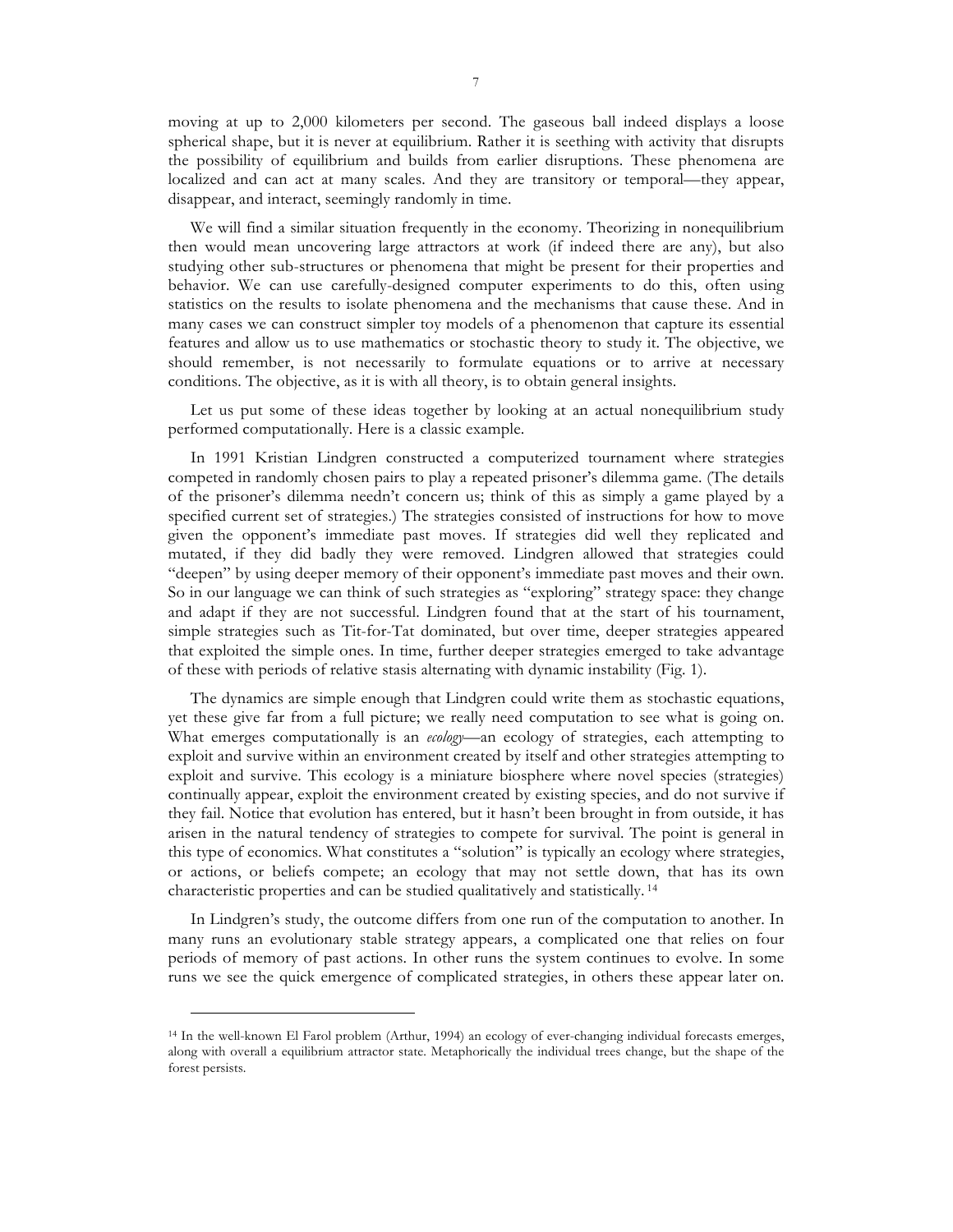And yet there are constants: phenomena such as coexistence among strategies, exploitation, the spontaneous emergence of mutualism, sudden collapses, periods of stasis and unstable change. The picture resembles paleozoology more than anything else.



Figure 1. Strategies in Lindgren's computerized tournament. The horizontal axis denotes time, the vertical axis numbers using a particular strategy, the labels code for the memory-depth of strategies.

I have put forward Lindgren's study as an example of doing nonequilibrium economics and the reader may be wondering how the study of such computer-based worlds can qualify as economics, or what relationship this might have to doing theory. My answer is that theory does not consist of mathematics. Mathematics is a technique, a tool, albeit a sophisticated one. Theory is something different. Theory lies in the discovery, understanding, and explaining of phenomena present in the world. Mathematics facilitates this—enormously but then so does computation. Naturally, there is a difference. Working with equations allows us to follow an argument step by step and reveals conditions a solution must adhere to, whereas computation does not.<sup>15</sup> But computation—and this more than compensates allows us to see phenomena that equilibrium mathematics does not. It allows us to rerun results under different conditions, exploring when structures appear and don't appear, isolating underlying mechanisms, and simplifying again and again to extract the bones of a phenomenon. Computation in other words is an aid to thought, and it joins earlier aids in economics—algebra, calculus, statistics, topology, stochastic processes—each of which was resisted in its time. The computer is an exploratory lab for economics, and used skillfully, a powerful generator for theory.16

All this suggests a way forward for our nonequilibrium way of looking at the economy. We can see the economy, or the parts of it that interest us, as the ever-changing outcome of agents' strategies, forecasts, and behaviors. And we can investigate these parts, and also classic problems within economics—intergenerational transfers, asset pricing, international

1

<sup>15</sup> Note that we can always rewrite any algorithmic model in equation form (any computation by a Turing machine can be represented in equation form) so that, rigorously speaking, computation-based analysis is as mathematical as standard analysis. See Epstein (2006).

<sup>16</sup> For computation's role in theorizing in mathematics, physics, biology and earth-sciences, see Robertson (2003). See also Bailey (2010 ) and Chaitin (2006).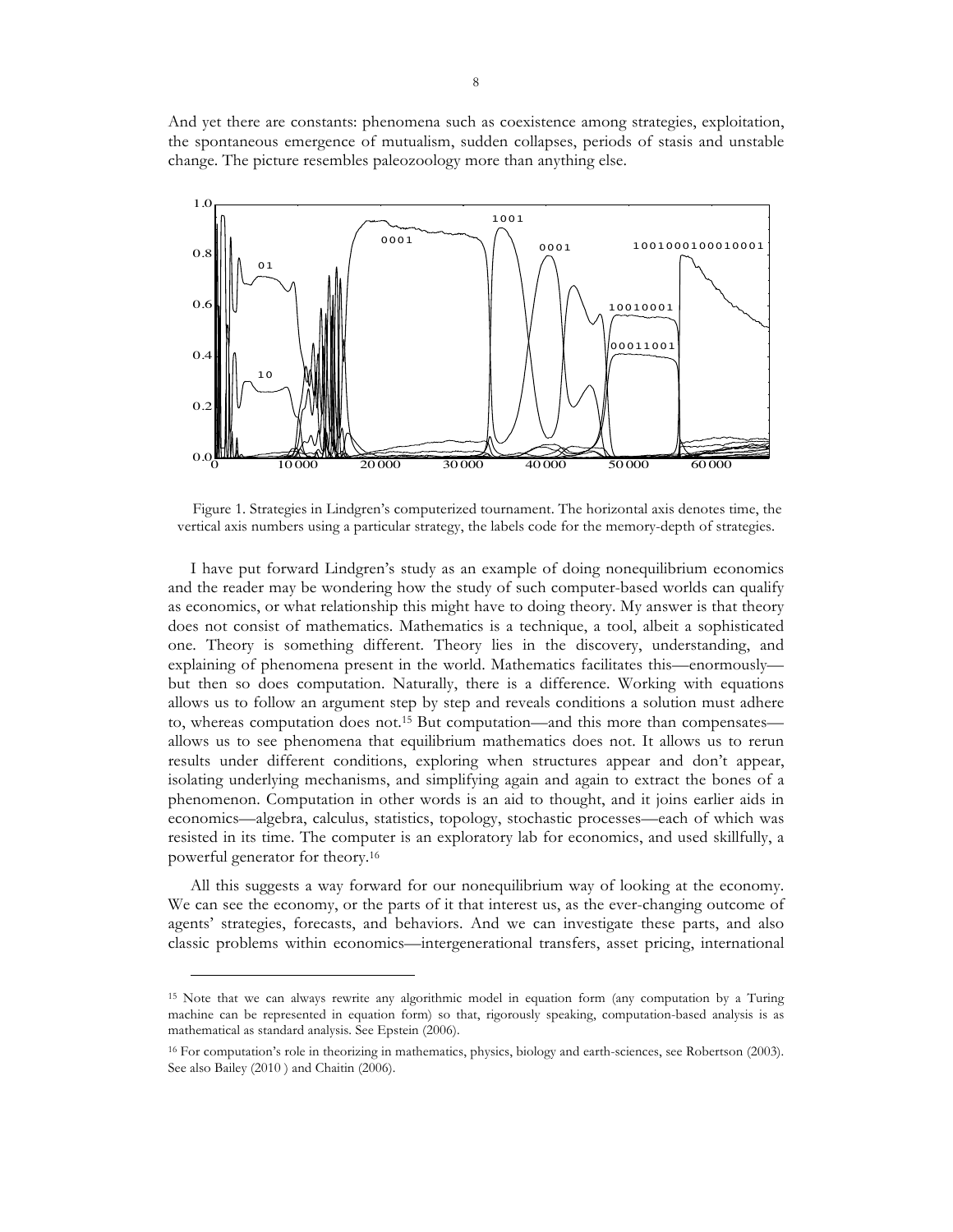trade, financial transactions, banking—by constructing models where responses are specified not just at equilibrium but in all circumstances. Sometimes our models will be amenable to mathematical analysis, sometimes only to computation, sometimes to both. What we can seek is not just equilibrium conditions, but understandings of the formation of outcomes and their further unfolding, and of any dynamic phenomena that appear.

### **Phenomena and How they Arise**

 $\overline{a}$ 

What dynamic phenomena then appear under nonequilibrium? And how do these, and nonequilibrium, connect with complexity? I will take these two questions in succession. To look at what patterns or structures might appear in the economy under nonequilibrium, we can begin by looking at the difference the filter of equilibrium makes to the patterns we see. To set ideas, consider a simple model of something slightly outside the economy, traffic flow.

A typical model would acknowledge that at close separation from cars in front, cars lower their speed, and at wide separation they raise it. A given high density of traffic of *N* cars per mile would imply a certain average separation, and cars would slow or accelerate to a speed that corresponds. Trivially, an equilibrium speed emerges, and if we were restricting solutions to equilibrium that is all we would see. But in practice at high density, a nonequilibrium phenomenon occurs. Some car may slow down—its driver may lose concentration or get distracted—and this might cause cars behind to slow down. This immediately compresses the flow, which causes further slowing of the cars behind. The compression propagates backwards, traffic backs up, and a jam emerges. In due course the jam clears. But notice three things. The phenomenon's onset is spontaneous; each instance of it is unique in time of appearance, length of propagation, and time of clearing. It is therefore not easily captured by closed-form solutions, but best studied by probabilistic or statistical methods. Second, the phenomenon is *temporal*, it emerges or happens within time, and cannot appear if we insist on equilibrium.17 And third, the phenomenon occurs neither at the micro-level (individual car level) nor at the macro-level (overall flow on the road) but at a level in between—the *meso*-*level*.

What about the economy more generally? If we are willing to take away the equilibrium filter, what phenomena might we see there and how will these operate? I will mention three.

The first is *self-reinforcing asset-price changes,* or in the vernacular, bubbles and crashes. To see how these are generated consider the Santa Fe artificial stock market (Palmer et al., 1994; Arthur et al., 1997). In this computer-based model the "investors" are artificially-intelligent computer programs, who for the reasons given earlier, cannot simply assume or deduce a given "rational" forecasting model, but must individually discover expectations (forecasting models) that work well. The investors randomly generate (or discover) their own forecasting methods, try out promising ones, drop those that don't work, and periodically generate new ones to replace them. The stock price forms from their bids and offers, and thus ultimately from agents' forecasts. Our market becomes an ecology of forecasting methods that either

<sup>17</sup> We could of course model this as a stationary stochastic process that includes jams, and artificially call this an "equilibrium" process. Some neoclassical models do this (e.g., Angeletos and La'O, 2011), which would seem to negate my claim that standard economics doesn't handle nonequilibrium. But closer scrutiny shows that such nonequilibrium behavior is always contained within an overall equilibrium wrapper, typically within some overall stochastic process that remains stationary (and hence "in equilibrium"). Such models stretch the neoclassical paradigm by appearing to be "in equilibrium," but at their core are nonequilibrium processes, so I include them as such under the argument here.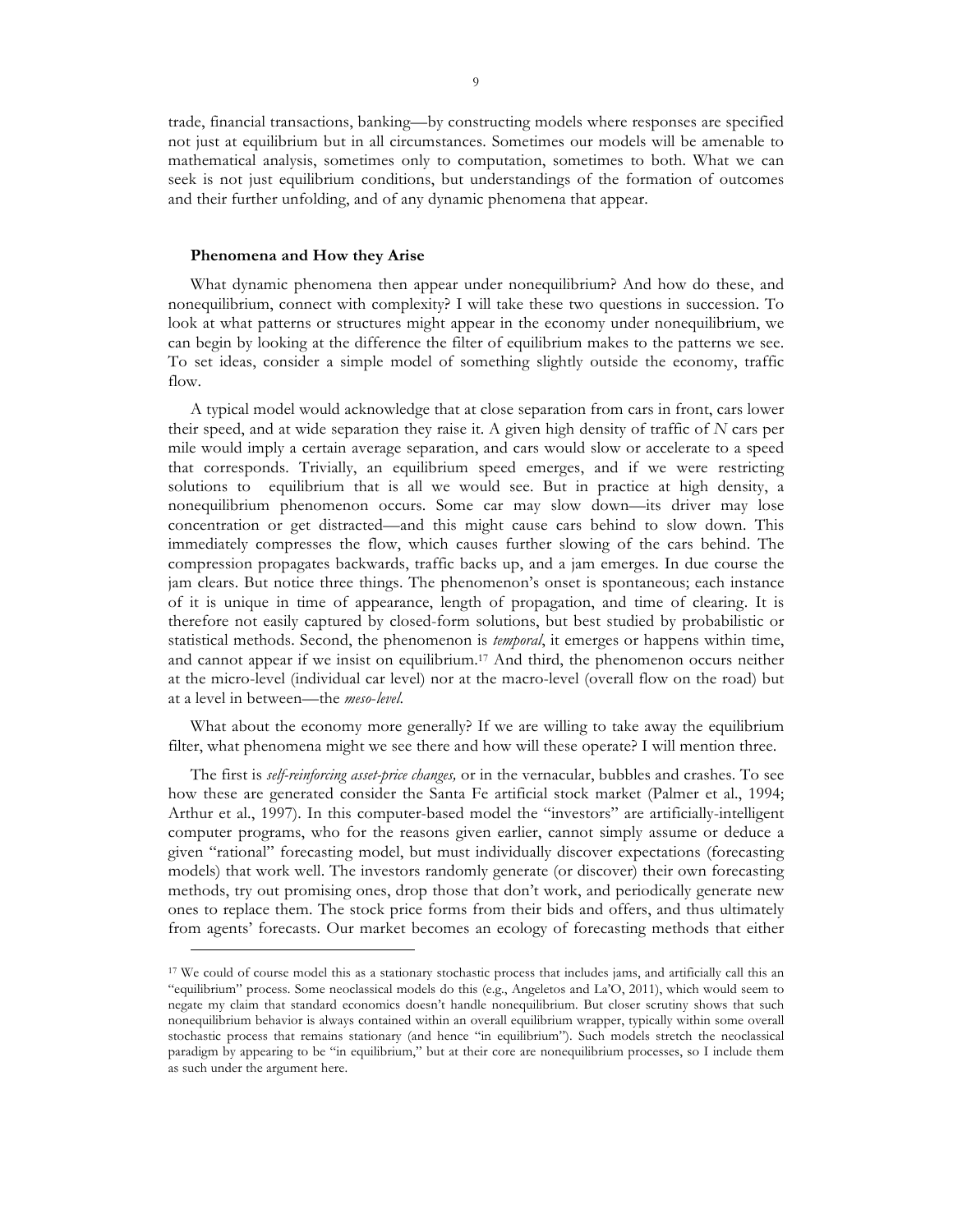succeed or are winnowed out, an ecology that perpetually changes as this happens.18 And we see several phenomena, chief among them, spontaneous bubbles and crashes.

To see how these appear, we can extract a simple version of the mechanism from our experiment. Suppose some of our investors "discover" a class of trading forecast that essentially says "If the price has risen in the last *k* periods, expect it to increase by *x*% next period." Suppose also, some investors (they could even be the same investors) "discover" forecasts of the type: "If the current price is more than *y* times fundamental earnings (or dividend) value, expect it to fall by *z*%." The first forecasts cause bubble behavior: if the price rises for a while, investors will buy in thus validating it, which may cause a further rise. Eventually this drives the price high enough to trigger the second type of forecast. Investors holding these sell, the price drops, which switches off the upward forecasts, causing other investors to sell too, and a crash ensues. The scale and duration of such disruptions vary, they happen randomly in time, so they cannot be predicted. What *can* be predicted is that such phenomena will occur, and will have certain probability distributions of size and scale.

A second temporal phenomenon is *clustered volatility*. This is the appearance of random periods of low activity followed by periods of high activity. In our artificial market these show up as periods of low and high price volatility. Low volatility reigns when agents' forecasts are working reasonably well mutually; then there is little incentive to change them or the results they produce. High volatility happens when some agent or group of agents "discover" better predictors. This perturbs the overall pattern, so that other investors have to change *their* predictors to readapt, causing further perturbation and further re-adaptation. (This pattern is clearly visible in Lindgren's study, Fig. 1.) The result is a period of intense readjustment or volatility. Such random periods of low volatility alternating with high volatility show up in actual financial market data, where they are called GARCH behavior.

A third phenomenon, more to do with space than with time, we can call *sudden percolation*. When a transmissible change happens somewhere in a network, if the network is sparsely connected the change will sooner or later peter out for lack of onward connections. If the network is densely connected, the change will propagate and continue to propagate. In a network of banks, an individual bank might discover it holds distressed assets. It then comes under pressure to increase its liquidity and calls on its counterparty banks. These in turn come under pressure to increase their liquidity and call on *their* counterparties, and so the distress cascades across the network (Haldane, 2009). Such events can cause serious damage. They peter out in a low-connection network, but propagate—or percolate—for long periods as the degree of connection passes some point and gets large (Watts, 2002).19

This last example brings us to a general property. Generally in complex systems, phenomena do not appear until some underlying parameter of the model that depicts the intensity of adjustment or the degree of connection passes some point and reaches some critical level. The overall behavior then undergoes a *phase transition*. In our artificial stock market at low rates of investors' exploring new forecasts, the market behavior collapses to a rational expectations equilibrium (agents make identical forecasts that produce price changes

<sup>18</sup> Cf. Soros's (1987) observation that "stock markets are places where different propositions are tested."

<sup>19</sup> The literature on networks is large: see for example Albert *et al*. (2002), Allen and Gale (2000), May *et al*. (2008), Newman *et al*. (2006). Networks can be mutually stabilizing (as with banks providing insurance to other banks), but they can also be mutually destabilizing (as when losses cascade across financial institutions). And the topology of the network matters to how swiftly events propagate and to whether connectedness enhances stability or not (Scheffer *et al.*, 2012).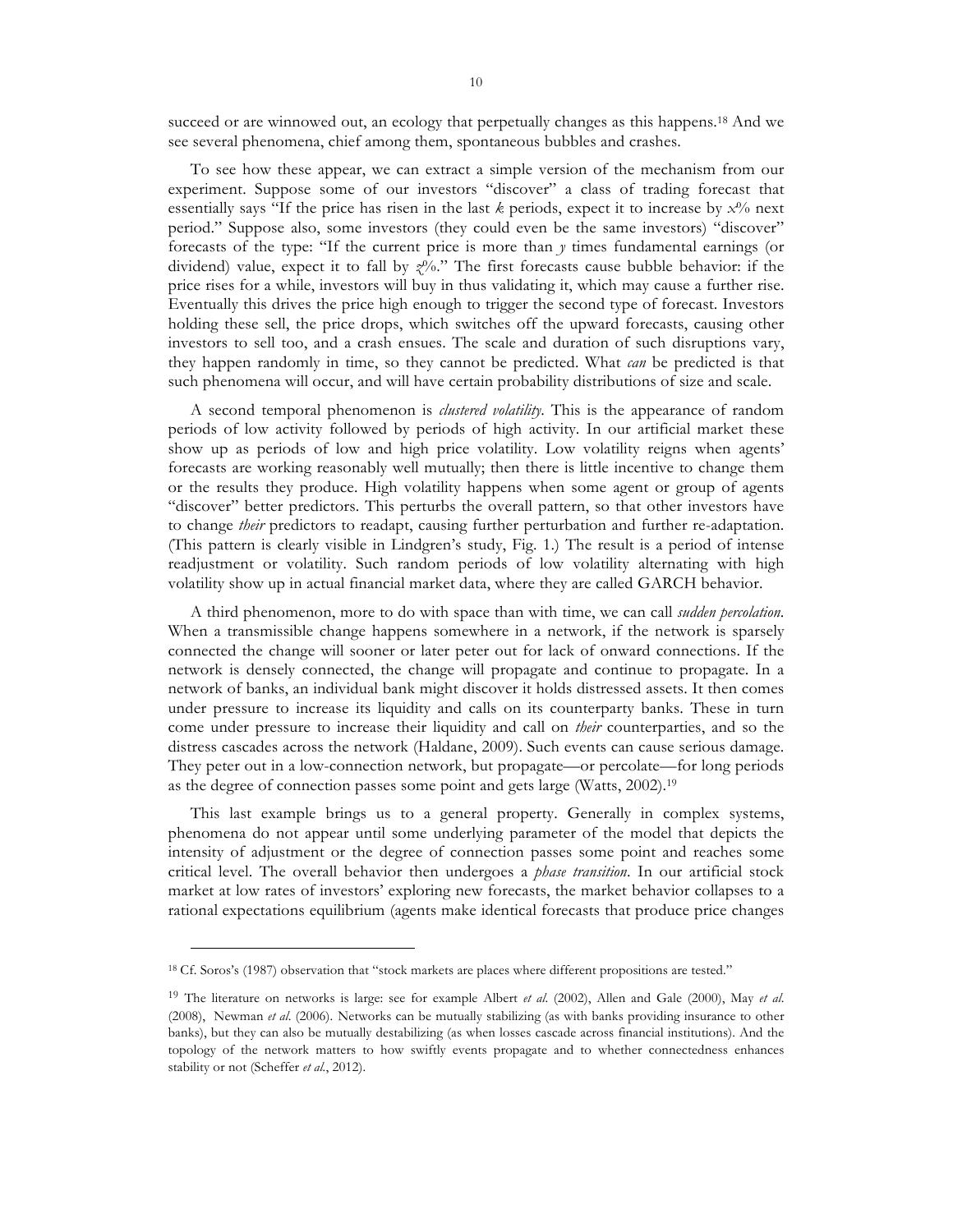that on average validate those forecasts): simple behavior reigns. But if our investors explore at a faster, more realistic rate, the market develops a "rich psychology" of differing forecasting beliefs and starts to display temporal phenomena: complex behavior reigns. If we tune the rate of exploration still higher, individual behavior cannot adjust usefully to the rapidly changing behaviors of others, and chaotic behavior reigns. Other studies (e.g. Hommes, 2009; Kopel, 2009; LeBaron *et al.*, 1999) have found similar regime transitions from equilibrium to complexity to chaos, or from equilibrium to complexity to multiple equilibria (Galla and Farmer, 2012). Such transitions I believe will be general in nonequilibrium models.

We can now begin to see how such phenomena—or order, or structures, if you like connect with complexity. Complexity, as I said, is the study of the consequences of interactions; it studies patterns, or structures, or phenomena, that emerge from interactions among elements—particles, or cells, or dipoles, or agents, or firms. It's obvious that interaction takes place in our network example, but in our stock market, interaction is more subtle. If one of our investors buys or sells, this changes the price, perhaps slightly, and the others may react to this change. In all three examples, changes can propagate through the system.

Complexity studies how such changes play out. Or, to put it another way, complexity studies the propagation of change through interconnected behavior. When a bank comes under stress, it may pass this change to its connected neighbors, which may pass it to their neighbors, which may pass it to *theirs*. An event occurring at one node will cause a cascade of events: often this cascade or avalanche propagates to affect only one or two further elements, occasionally it affects more, and more rarely it affects many. The mathematical theory of this—which is very much part of complexity theory—shows that propagations of events causing further events show characteristic properties such as power laws (caused by many and frequent small propagations, few and infrequent large ones), heavy tailed probability distributions (lengthy propagations though rare appear more frequently than normal distributions would predict)<sup>20</sup>, and long correlations (events can and do propagate for long distances and times). Such features occur in all systems—physical, chemical, biological, geological—in which events propagate, so it is not surprising that they occur in our economic examples where propagation is important.<sup>21</sup> They also show up tellingly in actual economic data (Brock *et al.* 1992; LeBaron *et al*., 1999).

And we can see something else. If the degree of interaction in such a system is changed from outside (the probability of events causing further events is increased, say, or more linkages are added), the system will go from few if any consequences to many, and from that to undying-out consequences. It will go through a phase change. All these properties are hallmarks of complexity.

We can now say why nonequilibrium connects with complexity. Nonequilibrium in the economy forces us to study the propagation of the changes it causes; and complexity is very much the study of such propagations. It follows that this economics properly lies within the purview of complexity.22

<sup>&</sup>lt;sup>20</sup> Their probabilities are proportional to  $\exp(-|\text{propagation-length}|)$  rather than to  $\exp(-\text{propagation-length}^2)$ of large normal deviations.

<sup>&</sup>lt;sup>21</sup> The reason these properties do not appear in standard economics is because it assumes that agents react to a *given* equilibrium price, not to one that fluctuates due to other agents' behaviors; so random changes individual agents make are independent and can be added together. They therefore result in normal distributions.

<sup>22</sup> Hence this form of economics is properly called complexity economics.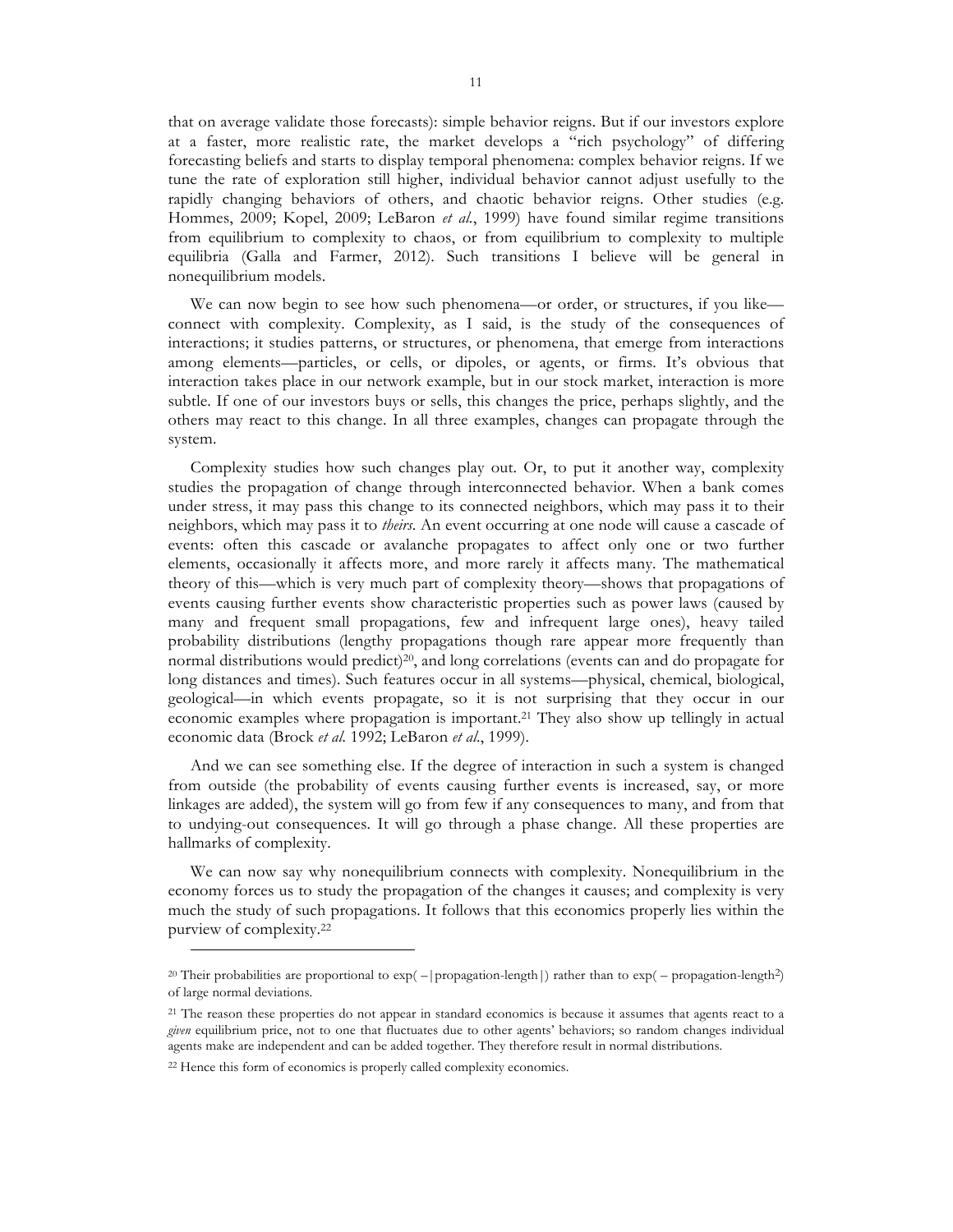One further comment. The phenomena I've illustrated appear and disappear very much in distinct historical time or space, so we will not see them if we insist on equilibrium. And they are localized: they appear in one part of the network or the stock market, possibly to diffuse from there. They operate typically at all scales—network events can involve just a few individual nodes or they can be felt right across the economy. But usually they take place in between the micro and macro, so we can rightly call them *meso*-*phenomena*.23 They are properties of the *meso-economy.* 

It could still be objected that such phenomena make little difference. The standard equilibrium solution after all lies beneath and still has first-order validity. This is certainly true with our stock market model; no stock will stay at 100 times earnings for long. <sup>24</sup> But and this is an important "but"—the interesting things in markets happen because of their temporal phenomena, they happen within departures from equilibrium. That, after all, is where the money is made. We could similarly say that in an ocean under the undeniable force of gravity an approximately equilibrium sea level has first-order validity. And this is certainly true. But, as with markets, in the ocean the interesting things happen not at the equilibrium sea level which is seldom realized, they happen on the surface where everpresent disturbances cause further disturbances. That, after all, is where the boats are.

I have used three fairly well known phenomena in this section as illustration. Other phenomena have been noticed and no doubt others remain to be discovered. Exactly what these might be, what their characteristics are, and how they might interact are important questions for future work. But most important, our argument tells us that we need to pay attention to a new level in the economy, the meso-level, where events can trigger other events at all scales. The economy has a middle or meso layer, and in this layer phenomena arrive, last for a while, and dissipate.

## **Positive Feedbacks**

 $\ddot{ }$ 

I want to point out a further thing about the mechanisms we've been looking at. They arise from self-reinforcing behavior in the interactions. Agents buy into a stock, or disturb a market slightly, or propagate some change, and this causes further buying in, or further disturbance, or further propagation of change. Or as we saw earlier, agents show uncertainty in choice and this causes further uncertainty, or bring on some novel technology and this calls for further novel technologies. Such positive feedbacks disturb the status quo, they cause nonequilibrium. And they cause structures to appear. A small backup in traffic causes further backup and a structure forms, in this case a traffic jam. This is where the Brownian motion I alluded to comes in; it brings perturbations around which small movements nucleate; positive feedback magnifies them and they "lock in," in time eventually to dissipate.

Positive feedbacks in fact are very much a defining property of complex systems—or I should say more accurately, the presence of positive and negative feedbacks acting together is. If a system contains only negative feedbacks (in economics, diminishing returns) it quickly converges to equilibrium and shows "dead" behavior. If it contains only positive feedbacks, it runs away and shows explosive behavior. With a mixture of both it shows "interesting" or "complex" behavior. With positive feedback interactions add to each other and cause

<sup>23</sup> For earlier uses of "meso" in economics, see Dopfer (2007) and Elsner and Heinrich (2009).

<sup>24</sup> But it is not true in general: many economic situations do not have forces leading to any equilibrium attractor.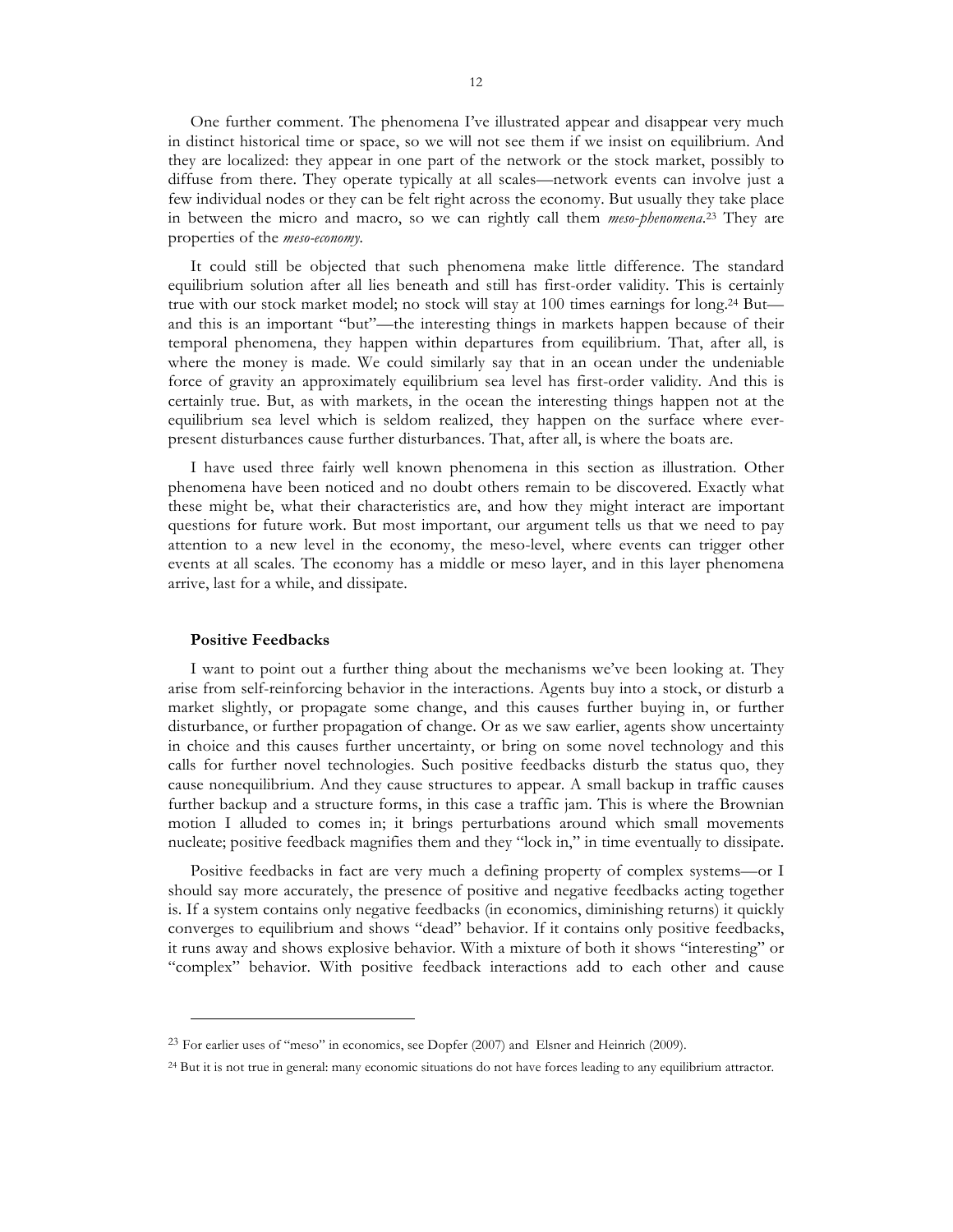structure, in time to be offset by negative forces and dissipate. Structures then come and go, some stay to be further built on and some lead to further structures. The system is "alive."

These observations add to the earlier literature in economics on positive feedbacks or increasing returns. Here, if a firm (or product or technology or geographical region) gets ahead, possibly by small chance events, given increasing returns it will gain further advantage and get further ahead; it may then subsequently go on to dominate the outcome (Arthur, 1989, 1994). If *N* firms compete there are *N* possible outcomes, but *N* need not be small. In the late 1800s, typewriter keyboard layouts "competed" for use, and only the one we use today became a standard. But a simple calculation shows there were more than 1054 outcomes possible, and this is a large number by any measure.

The process that increasing returns bring into being is by now well known. What I would add is that positive feedbacks are present more widely in the economy than we previously thought: they show up not just with firms or products, but in small mechanisms and large, in decision behavior, market behavior, financial behavior, and network dynamics. They act at all scales to destabilize the economy, even the macro-scale (Keynes' theory can be seen as positive feedbacks temporarily locking in one of two possible states: full employment and unemployment). And they lead to a set of characteristic properties: multiple attractors, unpredictability, lock-in, possible inefficiencies, and path-dependence. Their counterparts in physics are multiple metastable states, unpredictability, phase- or mode-locking, high-energy ground states, and non-ergodicity. Once again these are properties we associate with formal complexity.

## **The Economy in Formation**

I want to turn now to a very different topic, one that has builds on our earlier issue of disruption by technologies. Until now, we have seen *given* elements that comprise the economy reacting to the patterns they create and forming ever different patterns. But this still doesn't quite capture one fundamental feature of the economy. The economy continually creates and re-creates itself, and it does this by creating *novel* elements—often novel technologies and institutions—which produce novel structures as it evolves. How exactly does this happen? How does the economy form itself and change structurally? Schumpeter (1908) called this question "the most important of all the phenomena we seek to explain." Complexity should be able to help here; it is very much about the creation and recreation of structure.

Let us begin by observing that if we want to look at how the economy constructs itself and changes, we need to look at technology and how *it* constructs itself and changes over time. Technology isn't the only agent of change in the economy but it is by far the main one (Solow, 1957). The standard story of economic change equates technologies with production functions and sees the economy as a container for these. As new industrial technologies enter, production functions change, output increases and labor or other resources are released; this provides further wealth that can be invested in further technologies. The economy shifts smoothly from one equilibrium to another and endogenously grows. This is fine and it fits well with equilibrium economics. But it puts the main driver, technology, in the background, with prices and quantities in the foreground. And it sees technologies as formless; they just somehow arrive, singly and randomly, with no structure to how they build out or how they change the economy in character over time.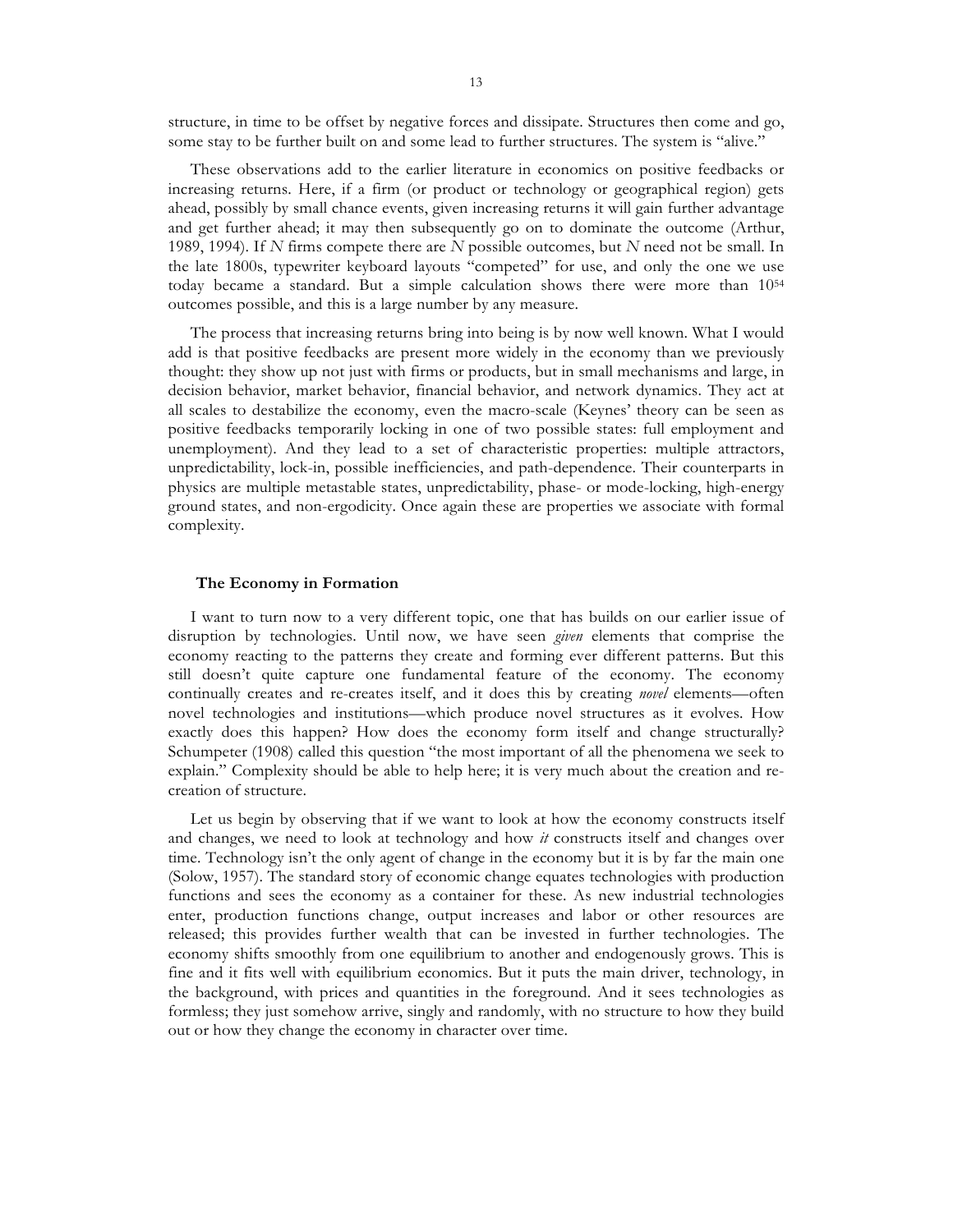A complexity view would put technologies in the foreground, and prices and quantities in the back.25 It would recognize that there is considerable structure to how technologies arise and enter the economy (Arthur, 2009). In doing this it would focus directly on the collection of technologies present at any time, and ask how this collection evolves: how its members come into being, how they create and re-create a mutually supporting set, and how this alters the economy structurally over time.

To start, we can define individual technologies as means to human purposes. These would include industrial processes, machinery, medical procedures, algorithms, and business processes. And they would also include organizations, laws and institutions—these too are means to human purposes. The significant thing about technologies is that they are constructed, put together, combined—always—from parts, assemblies, sub-assemblies. These latter are also means to purposes, so novel technologies form by combination from existing technologies.<sup>26</sup> The laser printer was constructed from the existing laser, digital processor, and xerography (the processor directs a highly-focused laser beam to "paint" an image on a copier drum). We now have a system where novel elements (technologies) constantly form from existing elements, whose existence may call forth yet further elements.

Next let us define the economy as the set of arrangements and activities by which a society fulfills its needs. These arrangements of course are the economy's technologies. This is not a familiar way to look at the economy, but it fits well with the classical economists' view of the economy as proceeding from its instruments of production. The economy we can then say *emerges* from its arrangements, its technologies: it is an *expression* of its technologies. Seen this way, the economy immediately becomes an ecology of its means of production (its technologies), one where the technologies in use need to be mutually supporting and economically consistent.

We can add one more observation. Technologies come into being only if there exists a "demand" for them. Most of this demand comes from the needs of technologies themselves. The automobile "demands" or calls forth the further technologies of oil exploration, oil drilling, oil refining, mass manufacture, gasoline distribution, and car maintenance. At any time then there is an open web of opportunities inviting further technologies and arrangements.

We now have the basic setup. To put it in motion we can ask how the collection builds out. The steps involved yield the following algorithm for the formation of the economy.

- 1. A novel technology appears. It is created from particular existing ones, and enters the active collection as a novel element.
- 2. The novel element becomes available to replace existing technologies and components in existing technologies.
- 3. The novel element sets up further "needs" or opportunity niches for supporting technologies and organizational arrangements.
- 4. If old displaced technologies fade from the collective, their ancillary needs are dropped. The opportunity niches they provide disappear with them, and the elements that in turn fill these may become inactive.

<sup>25</sup> For other complexity approaches to formation see Hildago and Hausmann (2009), and Lane *et al.* (2009). On structural change see North (1981).

<sup>26</sup> Schumpeter (1912) cites combination as the key driving force of formation (or "development" as he called it).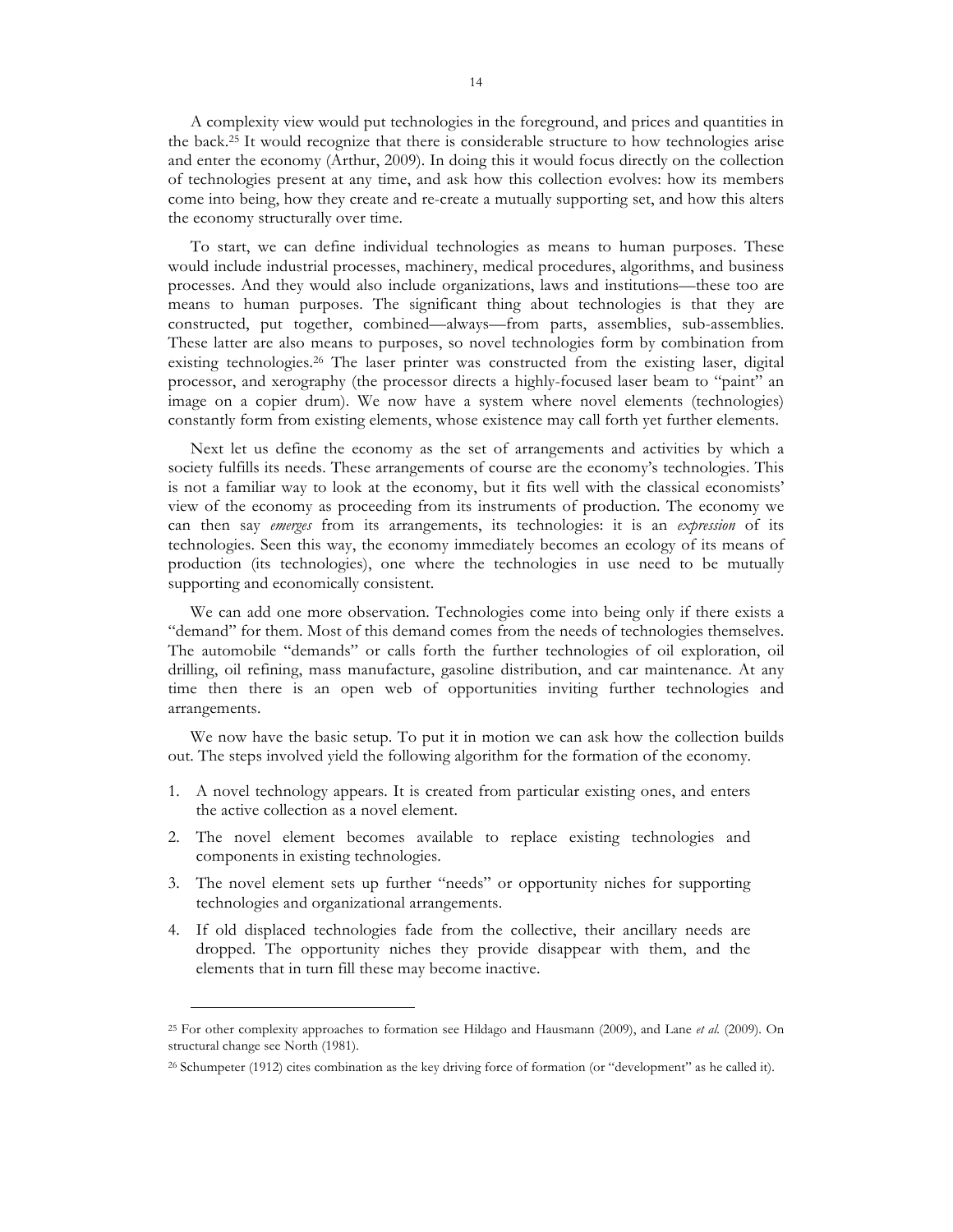- 5. The novel element becomes available as a potential component in further technologies—further elements.
- 6. The economy—the pattern of goods and services produced and consumed readjusts to these steps. Costs and prices (and therefore incentives for novel technologies) change accordingly.

Thus the railway locomotive was constructed from the already-existing steam engine, boiler, cranks, and iron wheels. It entered the collective around 1829 (step 1); replaced existing horse-drawn trains (step 2); set up needs for the fabrication of iron rails and the organization of railways (step 3); caused the canal and horse-drayage industries to wither (step 4); became a key component in the transportation of goods (step 5); and in time caused prices and incentives across the economy to change (step 6). Such events may operate in parallel: new opportunities for example appear almost as soon as a new technology appears.

If you play the algorithm out in your mind you see something interesting. It can set in motion a sequence of happenings that never end, because each of the events may trigger a cascade of further events. A novel technology may cause further technologies to be added, by steps 3 and 5; further replacements of old technologies, by step 4; and further readjustments, by step 6. And these new technologies in turn can cause yet further opportunities, further technologies, and further replacements. The algorithm may be simple, but once set in motion it engenders rich, patterned, endlessly novel behavior.

So far this depicts the basic mechanism of formation of the economy. But there is a second layer of mechanism that adds further structure. New technologies often enter in groups (Perez, 2002; Arthur, 2009): over decades, families of technologies, the steam-driven ones, electrical ones, chemical ones, digital ones, enter. These are based on a given key technology, the steam engine say, or on families of related phenomena—chemical, electrical, genetic—that are harnessed and become available. And they build haltingly from one or two early central technologies then fill in the needed sub-technologies. These bodies of technology are not adopted within the economy, rather they are *encountered* by industries, combining with business processes that already exist and causing new activities, new incentives, new available processes, and little irruptions in the shape of little firms, a few of which go on to become large firms.

The economy—the set of arrangements and activities that satisfy our needs—builds out as a result of all this. Indeed the economy is the result of all this.

I have given only the bare bones of the processes by which the economy re-forms itself, and each mechanism has sub-mechanisms omitted here (see Arthur, 2009). But notice the overall theme: A few simple properties of technology yield a system of changing elements (technologies), each new element created from previous elements, each causing replacements, and all bringing on an ever-changing set of demands for further elements, the whole channeled and structured by the properties and possibilities of the dominant families of phenomena recently captured.

This overall process is a self-creating one. Novel technologies form from existing technologies, so the collective of technology is self-producing or *autopoietic*. So too is the economy. It forms from its technologies and mediates the creation of further technologies and thereby its own further formation. Here again we are very much in complexity territory.

We can now see how the economy changes structurally. As novel physical technologies enter, novel forms of organization and novel institutions are called for and come into place,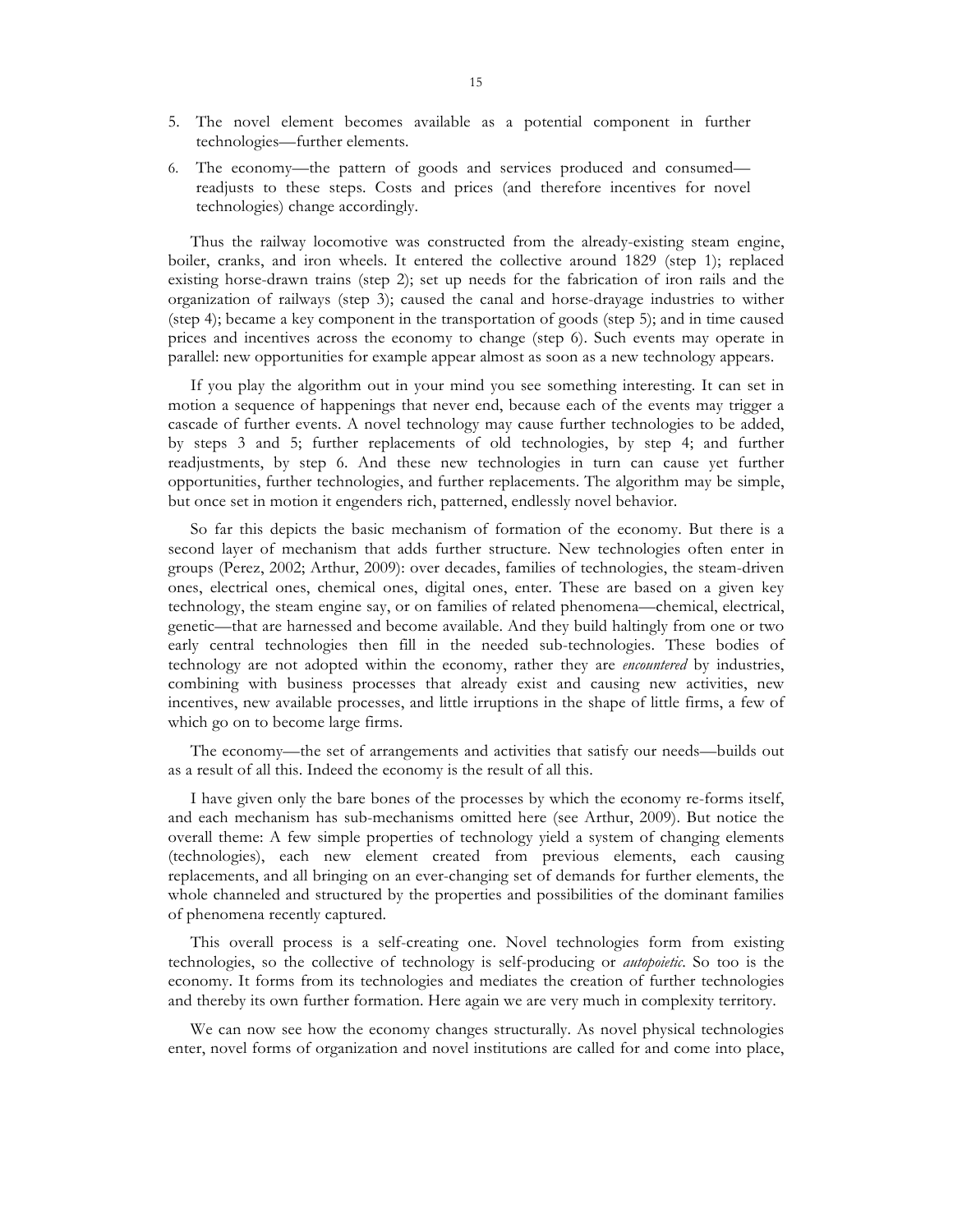and these in turn call forth further new technologies—further methods, organizations, and institutions. Structure emerges. On a longer time scale, the large bodies of technology define a thematic way by which operations in the economy are carried out. So we have the steam era, the railroad era, the digital era. They also pose characteristic or thematic challenges that call forth novel solutions; the economy changes structurally. The steam engine and early textile machinery made possible the Victorian mill-based economy, and its excesses called forth new arrangements: laws covering child safety, regulations ameliorating working conditions, and labor unions in modern form. <sup>27</sup> As the economy changes then, its organizations and institutions change, and these call forth yet further arrangements—further technologies—and further changes. The economy transforms structurally. We can isolate the mechanisms by which the economy renews itself, but we can't predict the exact ways these play out. The overall process (or computation, if you will) is far from determinate. And it is par excellence one of nonequilibrium.

Notice that the theory I have outlined is algorithmic: it is expressed as a set of processes triggered by other processes, not as a set of equations. The reader may again ask how this can be theory? Consider a parallel with biology. Even now, 150 years after Darwin's *Origin*, no one has succeeded in reducing to an equation-based system the process by which novel species are created, form ecologies, and bring into being whole eras dominated by characteristic species. The reason is that the evolutionary process is based on mechanisms that work in steps and trigger each other, and it continually defines new categories—new species. Equations do well with changes in number or quantities within *given* categories, but poorly with the appearance of new categories themselves. Yet we must admit that evolution's central mechanisms are deeply understood and form a coherent group of general propositions that match real world observations, so these understandings indeed constitute theory.28 Biology then is theoretical but not mathematical; it is process-based, not quantitybased. In a word it is *procedural*. By this token, a detailed economic theory of formation and change would also be procedural.29 It would seek to understand deeply the mechanisms that drive formation in the economy and not necessarily seek to reduce these to equations. The procedural theory I have outlined doesn't negate the standard one, but it does give an alternative that puts the emphasis squarely on the driver of change itself—on technology.

How can we study all this more deeply? The base processes are algorithmic, so certainly we can construct computer-based models of their key mechanisms.<sup>30</sup> Studies here are still at

<sup>27</sup> Political economist William Tabb (1999), expresses structural change this way: "Technological revolutions and political upheavals condition economic possibilities, which then become the givens for sustained periods of seeming stability in which regulatory regimes designed for the conditions of the social structure of accumulation of the era lend a semblance of orderly progress. These institutional forms, appropriate to one stage of development, become a drag on the development of new forces and emergent relations of production. The vitality of market forces create in their wake social problems which, when they become severe enough need to be addressed through spirited struggle out of which new rules, regulations, and institutions form."

<sup>28</sup> Similar observations can be made about the theories of embryological development, of biochemical pathways, of molecular genetics, and of cell biology. The process of mitosis (cell division) has no mathematics, but does have a series of well-understood, if complicated, phases or steps.

<sup>&</sup>lt;sup>29</sup> The reader might be tempted to translate this back into familiar terms such as capital, labor, growth, etc. That might be possible, but I prefer to see this as a different way to "image" or understand change in the economy, much as MRI scanning images organs differently than conventional x-ray scanning.

<sup>&</sup>lt;sup>30</sup> In 2006 Wolfgang Polak and I modeled a creation process successfully on the computer by which increasingly complicated technologies (digital logic circuits) emerged from initially simple ones via random combination of earlier combinations (circuits).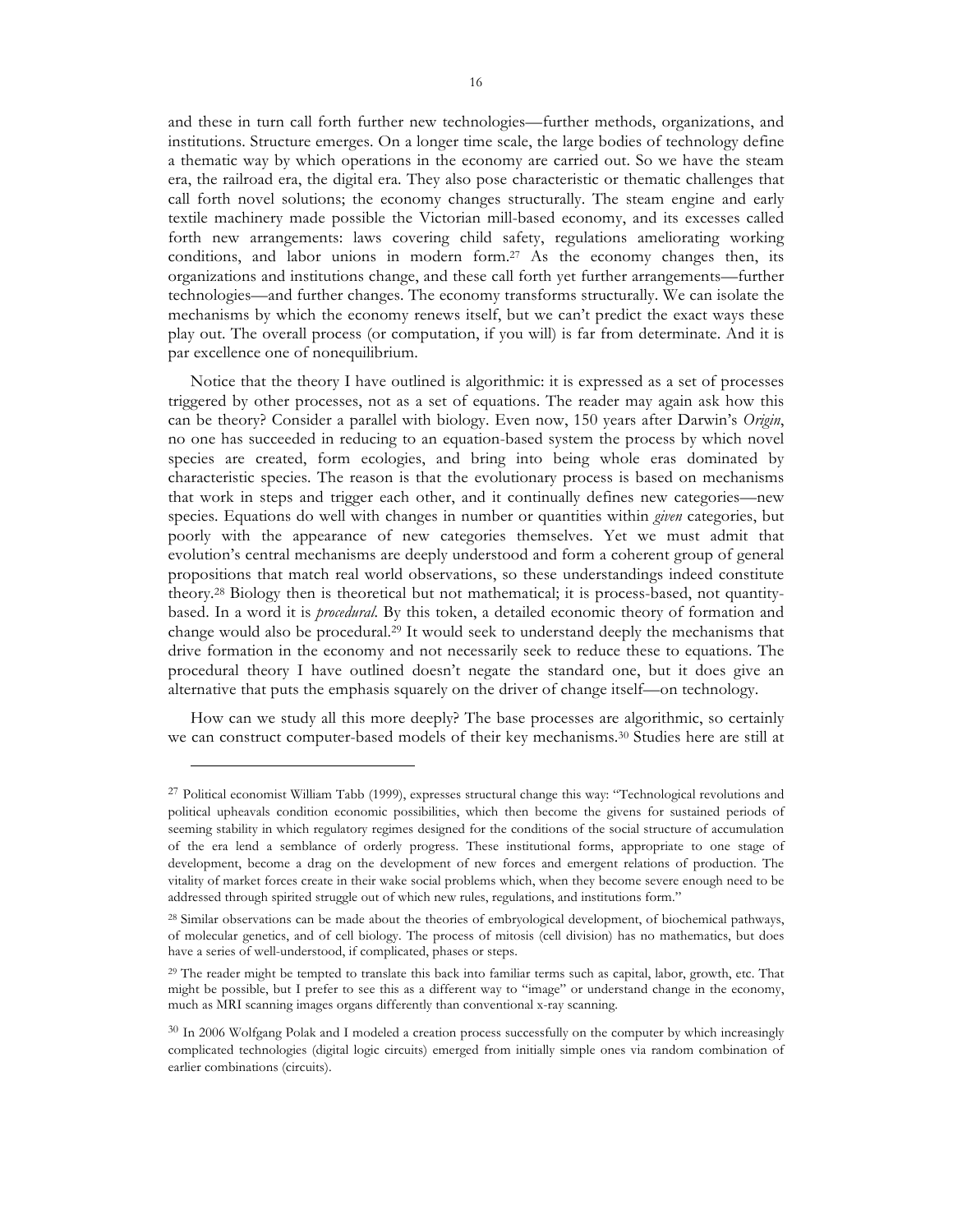their beginning. The overall view we end up with is one of creative formation: of new elements forming from existing elements, new structure forming from existing structure, formation itself proceeding from earlier formation. This is very much a complexity view.

## **Discussion**

1

It should be clear by now that we have a different framework for thinking about the economy, one that emphasizes not the physics of goods and services, but processes of change and creation. Yet, as the reader may have surmised, this new view is not entirely new within economic thought. It links with earlier thinking in a way I want to comment on now.

There are two great problems in economics. One is *allocation* within the economy: how quantities of goods and services and their prices are determined within and across markets. This is represented by the great theories of general equilibrium, international trade, and game-theoretic analysis. The other is *formation* within the economy: how an economy emerges in the first place, and grows and changes structurally over time. This is represented by ideas about innovation, economic development, structural change, and the role of history, institutions, and governance in the economy. The allocation problem is well understood and highly mathematized, the formation one less well understood and barely mathematized.<sup>31</sup>

How did this come about? Until about 1870 both problems were of equal importance to the great theorists in economics. Smith, Mill, and Marx all contributed to making a rational science out of allocation, yet they equally contributed to questions of formation, governance, and history. Then in Victorian times came the great marginalist and general-equilibrium revolution that rendered the problem of allocation into algebra and calculus (given strict assumptions of rationality and equilibrium). But the problem of formation could not be so rendered. By its nature it couldn't be restricted to either stasis or rationality, and so the mathematization of economics—what came in the twentieth century to be taken as "theory"—passed it by. Formation was still studied by Marshall, Veblen, Schumpeter, Hayek, and Shackle, and by the many institutionalists and historians that followed. But the thinking was largely history-specific, particular, case-based, and intuitive—in a word, literary—and therefore held to be beyond the reach of generalizable reasoning, so in time what had come to be called political economy became pushed to the side, acknowledged as practical and useful but not always respected.

It is now clear to economists that the mathematical analysis of allocation far from covers all of economics and operates poorly with questions of formation, exploration, adaptation, and qualitative change (Tabb, 1999). Complexity economics by contrast is very much about these questions of creation and the formation of structure, and it studies the mechanisms by which these operate. So here complexity meets up with and revives the grand tradition of political economy, and the two—much to my delight—have a lot to say to each other. Complexity economics allows us to explore the world of formation theoretically and systematically; political economy allows us to explore it intuitively and empirically. The new approach will help provide a theoretical backbone for political economy. It will not and should not displace case-based historical analysis, but will deepen and develop this venerable branch of thinking. And political economy will deepen and develop complexity economics.

One of the main strengths of political economy is its sense of history, of historical time—time that makes a real, irreversible difference, and that continually creates new

<sup>31</sup> See Tabb (1999) for an excellent discussion of these two branches of economics. Also Bronk (2009).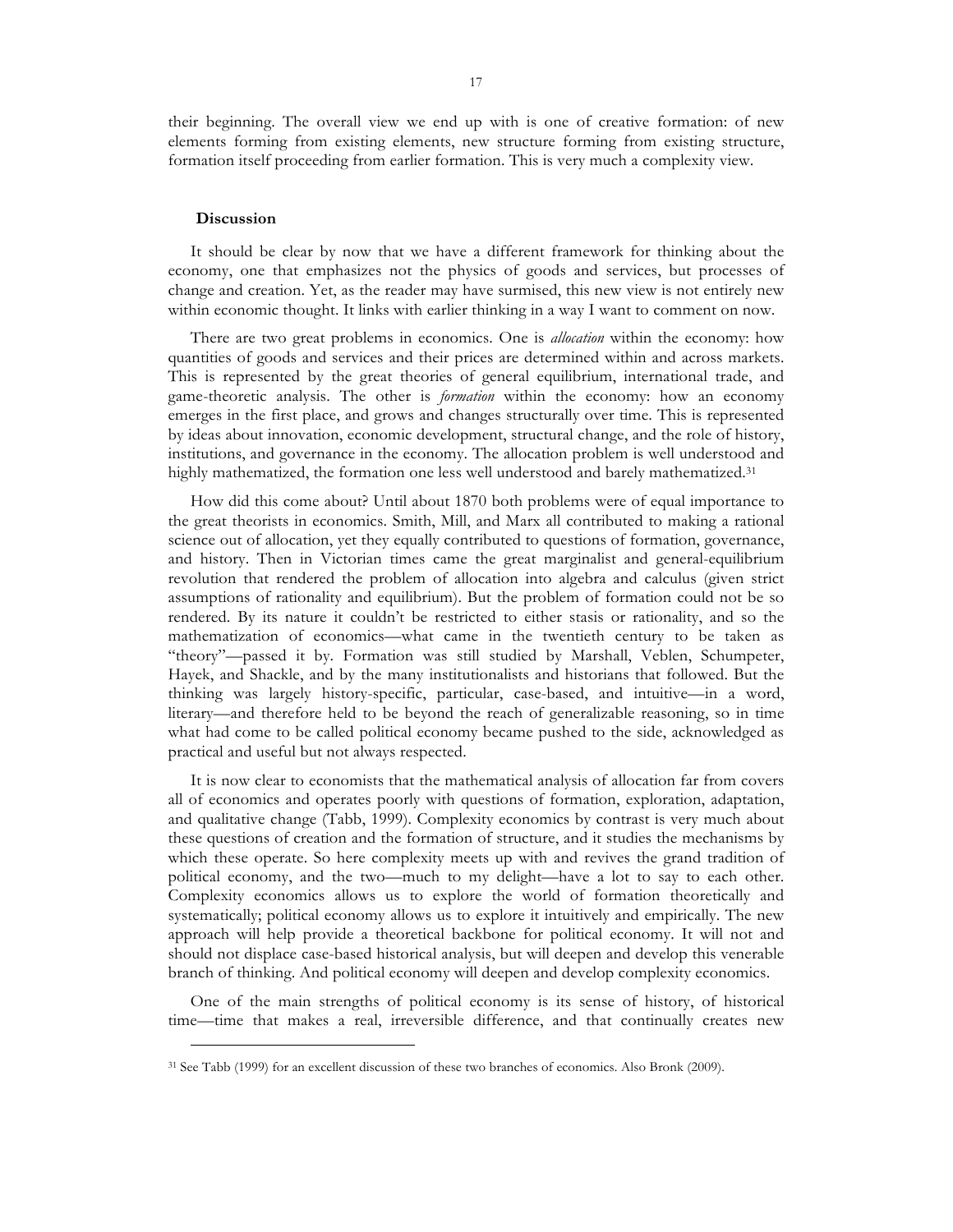structures. By contrast neoclassical economics handles time poorly (Smolin, 2009, 2012). At equilibrium an outcome simply persists and so time largely disappears; or in dynamic models it becomes a parameter that can be slid back and forth reversibly to denote the current outcome (Harris, 2004). This has made many economic thinkers uncomfortable (Robinson, 1980). In 1973 Joan Robinson said famously, "Once we admit that an economy exists in time, that history goes one way, from the irrevocable past into the unknown future, the conception of equilibrium … becomes untenable. The whole of traditional economics needs to be thought out afresh."

Certainly, in rethinking this issue of time, complexity economics accords with political economy. In the "computation" that is the economy, large and small probabilistic events at particular non-repeatable moments determine the attractors fallen into, the temporal structures that form and die away, the technologies that are brought to life, the economic structures and institutions that result from these, the technologies and structures that in turn build upon *these*; indeed the future shape of the economy—the future path taken. The economy at all levels and at all times is path dependent. History again becomes important. And time reappears.

A natural question is whether this new approach has policy implications. Certainly, complexity teaches us that markets left to themselves possess a tendency to bubbles and crashes, induce a multiplicity of local attractor states, propagate events through financial networks, and generate a sequence of technological solutions and challenges, and this opens a role for policies of regulating excess, nudging towards favored outcomes, and judiciously fostering conditions for innovation. Colander and Kupers (2012) express this succinctly as getting meta conditions right.

This is certainly valid. But I believe we can make a stronger statement. The failures of economics in the practical world are largely due to seeing the economy in equilibrium. If we look at the economic crises of the last 25 years—the debacle that followed the freeing of markets in Russia in 1990, the extensive gaming of California's energy market after the lifting of regulations in 2000, the collapse of Iceland's banks in 2008, the ongoing Euro crisis, the Wall Street meltdown of 2008—all these were caused in no small part by the exploitation of the system by a few well-positioned players, or by markets that careened out of control (Arthur, 2010a). Equilibrium thinking cannot "see" such exploitation in advance for a subtle reason: by definition, equilibrium is a condition where no agent has any incentive to diverge from its present behavior, therefore exploitive behavior cannot happen. And it cannot see extreme market behavior easily either: divergences are quickly corrected by countervailing forces. By its base assumptions, equilibrium economics is not primed to look for exploitation of parts of the economy or for system breakdowns.

Complexity economics, by contrast, teaches us that the economy is permanently open to response and that every part of it is open to new behavior—to being exploited for gain, or to abrupt changes in structure. A complexity outlook would recommend putting carefully thought out controls in place, much as authorities put sensible building codes in place in seismic regions. But just as important, it would bring a shift in attitude in the direction of realism. The economy does not consist of a set of behaviors that have no motivation to change and collectively cause optimality; the economy is a web of incentives that always induce further behavior, invite further strategies, provide collectively "reasonable" outcomes along the way, and ever cause the system to change.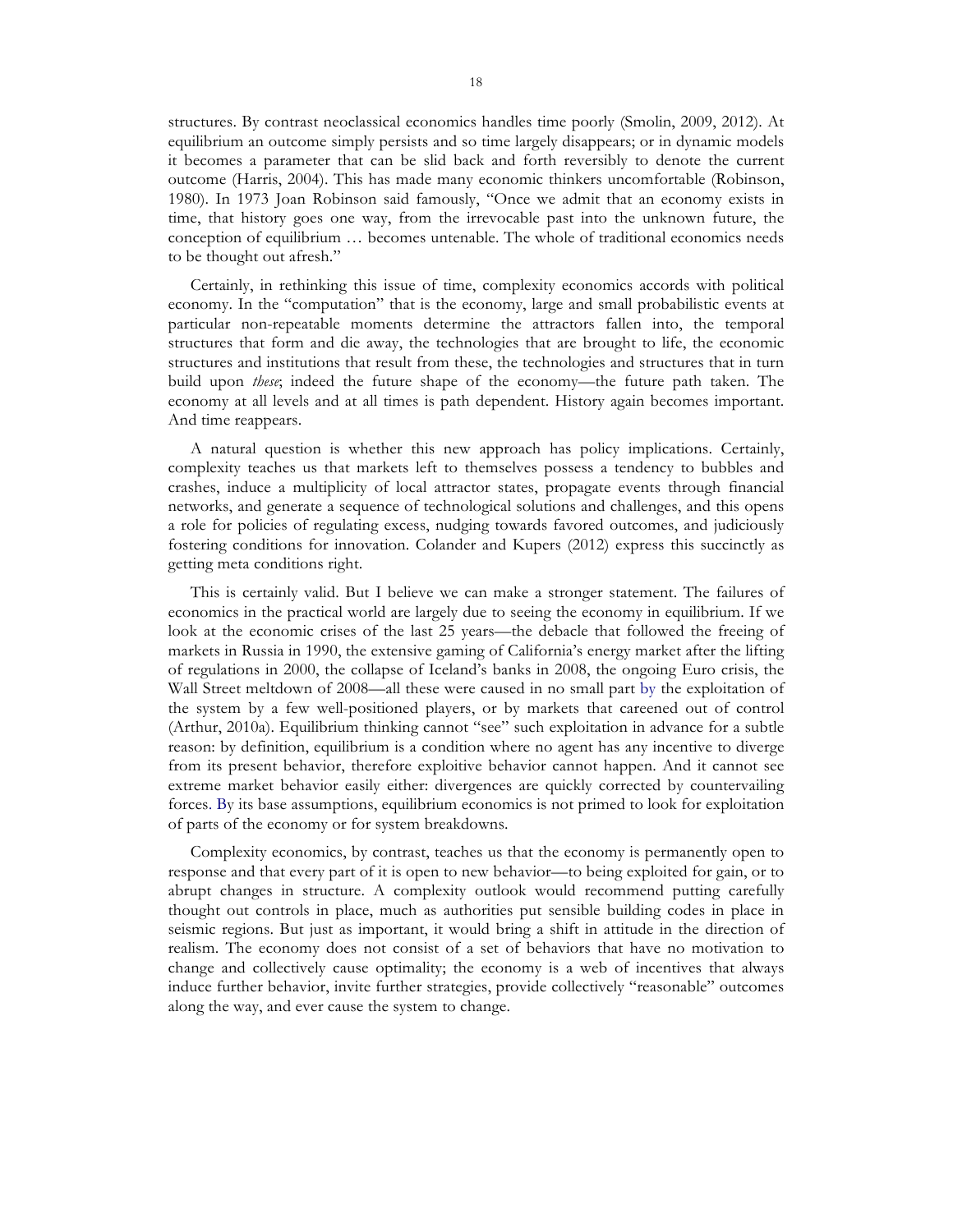## **Conclusion**

Complexity economics is neither an add-on to standard economics (see Fontana, 2010), nor does it consist of adding agent-based behavior to standard models. It is a different way of thinking about the economy. It sees the economy not as a system in equilibrium but as one in motion, perpetually "computing" itself—perpetually constructing itself anew. Where equilibrium economics emphasizes order, determinacy, deduction, and stasis, this new framework emphasizes contingency, indeterminacy, sense-making, and openness to change. There is another way to say this. Until now, economics has been a noun-based rather than verb-based science. It has pictured changes over time in the economy function as changes in levels of fixed noun-entities—employment, production, consumption, prices. Now it is shifting toward seeing these changes as a series of verb-actions—forecast, respond, innovate, replace—that cause further actions.

This shift reveals an important middle layer in the economy, the *meso-layer*. And it redefines what constitutes a solution in economics. A solution is no longer necessarily a set of mathematical conditions but a pattern, a set of emergent phenomena, a set of changes that may induce further changes, a set of existing entities creating novel entities. Theory in turn becomes not the discovery of theorems of undying generality, but the deep understanding of mechanisms that create these patterns and propagations of change.

This shift in economics is very much part of a larger shift in science itself. All the sciences are becoming more procedural, more algorithmic, more Turingesque; and less equation-based, less continuous, less Newtonian, than before. This is due both to the rise of biology as a rigorous science and to the rise of computation and computer science. Even mathematics is shifting in this direction. Gregory Chaitin (2012) speaks of a mathematics that is shifting away from continuous formulations, differential equations, and static outcomes, to one based on discrete formulations, combinatorial reasoning, and algorithmic thinking. "The computer," he says, "is not just a tremendously useful technology, it is a revolutionary new kind of mathematics with profound philosophical consequences. It reveals a new world." Science and mathematics are shedding their certainties and embracing openness and procedural thinking, and there is no reason to expect that economics will differ in this regard.

Complexity economics is not a special case of neoclassical economics. On the contrary, equilibrium economics is a special case of nonequilibrium and hence complexity economics. Complexity economics, we can say, is economics done in a more general way. Equilibrium of course will remain a useful first-order approximation, useful for situations in economics that are well-defined, rationalizable, and reasonably static, but it can no longer claim to be the center of economics. Moving steadily to the center<sup>32</sup> is an economics that can handle interactions more generally, that can recognize nonequilibrium phenomena, that can deal with novelty, formation and change.

Complexity economics is still in its early days and many economists are pushing its boundaries outward. It shows us an economy perpetually inventing itself, perpetually creating possibilities for exploitation, perpetually open to response. An economy that is not dead, static, timeless, and perfect, but one that is alive, ever-changing, organic, and full of messy vitality.

1

<sup>32</sup> See Holt *et al.* (2010); Davis (2007).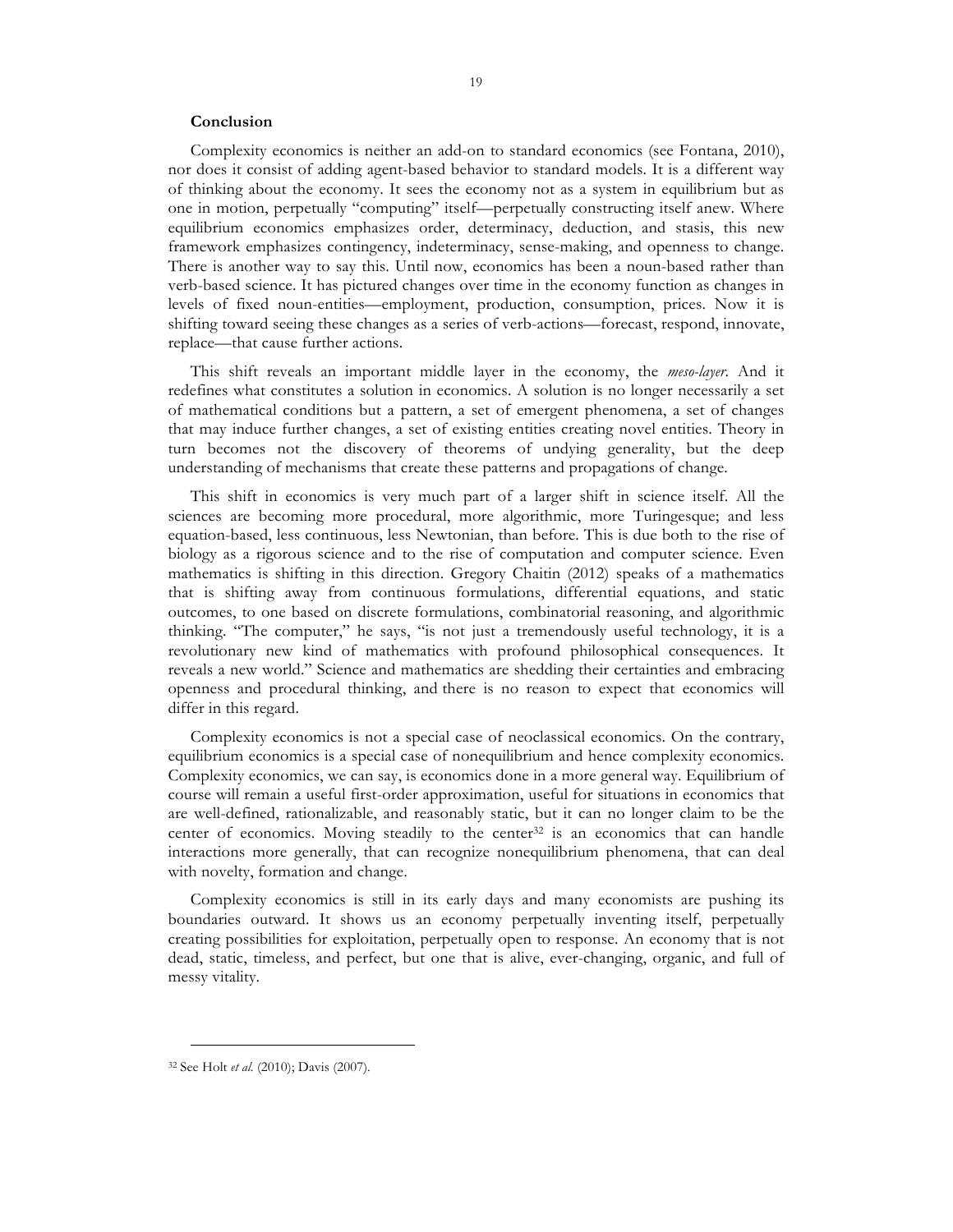#### **References**

ACM Ubiquity Symposium: *What is Computation?* 2010.

- Angeletos, G-M, and J. La'O, "Decentralization, Communication, and the Origins of Fluctuations," NBER Working Paper 17060, NBER, Cambridge, Ma., 2011.
- Albert, R., H. Jeong, and A-L. Barabasi, "Attack and Error Tolerance of Complex Networks," *Nature,*  406, 379-82, 2000.
- Allen, F. and D Gale, "Financial Contagion," *Journal of Political Economy*, 108, 1. 1-33, 2000.
- Arrow, K., P. Anderson and D. Pines, *The Economy as an Evolving Complex System*, Addison-Wesley, Reading, Ma., 1988.
- Arthur, W.B., "Competing Technologies, Increasing Returns, and Lock-In by Historical Events," *Economic Journal*, 99, 116-31, 1989.
- Arthur, W.B., "Bounded Rationality and Inductive Behavior (the El Farol problem)," *American Economic Review Papers and Proceedings*, 84, 406-411, 1994.
- Arthur, W.B., *Increasing Returns and Path Dependence in the Economy*, U Mich Press, Ann Arbor, Mi., 1994.
- Arthur, W.B., S. Durlauf, D. Lane, eds. *The Economy as an Evolving Complex System II*, Addison-Wesley, Reading, Ma., 1997.
- Arthur, W.B., J.H. Holland, B. LeBaron, R. Palmer, P. Tayler, "Asset Pricing under Endogenous Expectations in an Artificial Stock Market," in *The Economy as an Evolving Complex System II*, (*op. cit.*), 1997.
- Arthur, W.B., 'Complexity and the Economy,' *Science*, 284, 107-109, 1999.
- Arthur, W.B., "Out-of-equilibrium Economics and Agent-based Modeling," in L. Tesfatsion and K. Judd, (*op. cit.* below), 2006.
- Arthur, W.B. and W. Polak, "The Evolution of Technology in a Simple Computer Model," *Complexity*, 11, 5, 2006.
- Arthur, W.B., *The Nature of Technology: What it Is and How it Evolves,* Free Press, New York, 2009.
- Arthur, W.B., "Exploitive Behavior in Policy Systems," Mss., IBM Almaden, 2010a.
- Arthur, W.B., "Complexity, the Santa Fe Approach, and Nonequilibrium Economics," *Hist. Econ. Ideas,* 18, 2, 149-66, 2010b.
- Axtell, R., "What Economic Agents Do: How Cognition and Interaction Lead to Emergence and Complexity," *Rev. Austrian Econ.*, 20, 105–22, 2007.
- Bailey, J., *Emerge: The Data-Rich Mathematical Infinitesimals of Life*, MAPematics, 2010.
- Beinhocker, E., *The Origin of Wealth: Evolution, Complexity, and the Radical Remaking of Economics,* Harvard Business School Press, Cambridge, Ma., 2006.
- Beinhocker, E., "Evolution as Computation: Integrating Self-Organization with Generalized Darwinism," *J. Inst. Econ*., 7, 3, 393-423, 2011.
- Blaug, M., "The Formalist Revolution of the 1950s," *J. History of Economic Thought*, 25, 2, 145-56, 2003.
- Blume, L. and S. Durlauf, *The Economy as an Evolving Complex System III*, Oxford U Press, NY, 2006.
- Brock, W.A., J. Lakonishok, and B. LeBaron, "Simple Technical Trading Rules and the Stochastic Properties of Stock Returns," *Journal of Finance,* 47, 1731-64, 1992.
- Bronk, R., *The Romantic Economist: Imagination in Economics*, Cambridge U. Press, Cambridge, UK, 2009.
- Bronk, R., "Epistemological Difficulties with Neoclassical Economics," *Rev. Austrian Economics*, forthcoming 2013.
- Cassidy, J., *How Markets Fail*: *the Logic of Economic Calamities*, Farrar, Straus and Giroux, NY, 2009.
- Chaitin, G., *Meta Math! The Quest for Omega,* Vintage Books, NY, 2006.
- Chaitin, G., *Proving Darwin*: *Making Biology Mathematical*, Pantheon Books, NY, 2012.

Colander, D, and R. Kupers. *Laissez-Faire Activism: The Complexity Frame for Policy*, Princeton, 2012.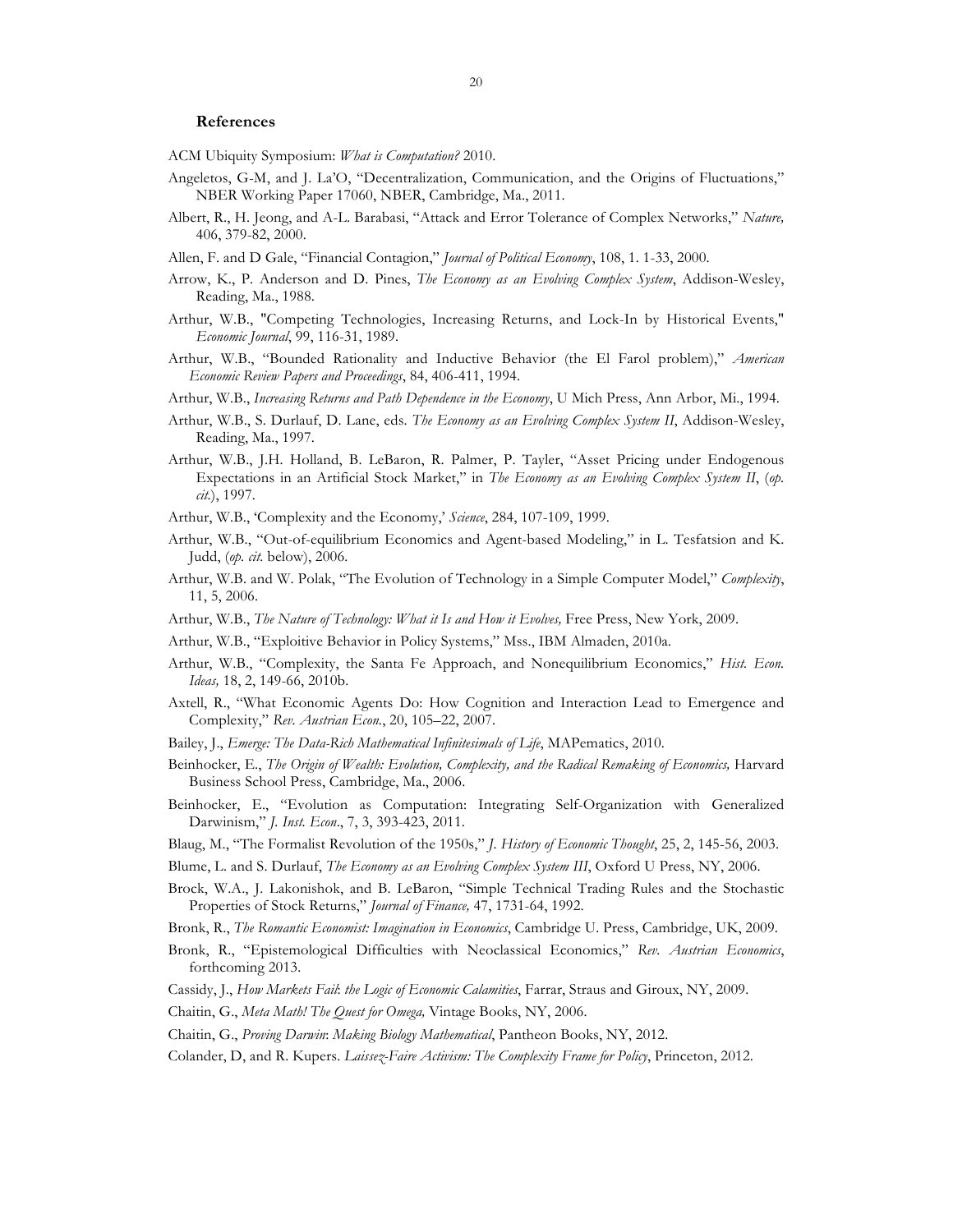Colander, D. (ed.), *The Complexity Vision and the Teaching of Economics*, E. Elgar, Cheltenham, UK, 2000.

- Colander, D., M. Goldberg, A. Haas, K. Juselius, T. Lux, H. Föllmer, A. Kirman, B. Sloth, "The Financial Crisis and the Systemic Failure of the Economics Profession," *Critical Rev.,* 21, 2, 2009.
- Davis, J., "The Turn in Recent Economics and Return of Orthodoxy," *Cambridge J. Econ.,* 32, 349–66, 2008.
- Dopfer, K., *"*The Pillars of Schumpeter's Economics: Micro, Meso, Macro," in Hanusch and Pyka, eds., *Elgar Companion to Neo-Schumpeterian Economics.* E. Elgar, Cheltenham, UK., 2007.
- Elsner W. and T. Heinrich, "A Simple Theory of 'Meso:' on the Co-evolution of Institutions and Platform Size," in *Journal of Socio-Economics*, 38, 843-58, 2009.
- Epstein J., *Generative Social Science,* Princeton Univ. Press, Princeton, NJ, 2006a.
- Epstein, J., "Remarks on the Foundations of Agent-based Generative Social Science," in Tesfatsion and Judd, eds., *op. cit.* (below)*,* 2006b.
- Farmer, J. D. and J. Geanakoplos, "The Virtues and Vices of Equilibrium and the Future of Financial Economics," *Complexity*, 14, 8, 11-38, 2008.
- Farmer, J.D., "Economics Needs to Treat the Economy as a Complex System," Mss., 2012.
- Fontana, M., "Can Neoclassical Economics handle Complexity? The Fallacy of the Oil Spot Dynamic," *J. Economic Behavior & Organization*, 76, 584-596, 2010.
- Fontana, M. "The Santa Fe Perspective on Economics," *Hist. Econ. Ideas*, 18, 2, 167-96, 2010.
- Galla, T. and J.D. Farmer, "Complex Dynamics in Learning Complicated Games," Mss., 2012.
- Haldane, A.G., "Rethinking the Financial Network," Speech at Financial Student Assoc., Amsterdam. Bank of England, 2009.
- Harris, D.J., "Joan Robinson on 'History versus Equilibrium,'" J. Robinson Centennial Conference, Burlington, Vt., 2003.
- Hildago C.A. and R. Hausmann, "The Building Blocks of Economic Complexity," *Proc. Nat. Acad. Sci.,* 106, 26, 10570-75, 2009.
- Holland, J., K. Holyoak, R. Nisbett and P. Thagard, *Induction*, MIT Press, Cambridge, Ma., 1986.
- Holt R., J. Rosser, and D. Colander, "The Complexity Era in Economics," Middlebury College, 2010.
- Hommes, C.H. "Bounded Rationality and Learning in Complex Markets," in Rosser, J.B. (*op. cit.* below), 2009.
- Judd, K., "Computationally Intensive Analyses in Economics," in Tesfatsion and Judd, eds., (*op. cit.*  below), 2006.
- Keynes, J.M., "The General Theory of Employment," *Quarterly Journal of Economics*, 51, 209-33. 1937.
- Kirman, A., *Complex Economics*, Routledge, NY, 2011.
- Kirman, A., "The Economic Crisis is a Crisis for Economic Theory," *CESifo Economic Studies*, 56, 4, 498-535, 2010.
- Kopel, M., "Oligopoly Dynamics," in Rosser, J.B., (*op. cit.* below), 2009.
- Koppl, R., W. Luther, "BRACE for a new Interventionist Economics," Fairleigh Dickinson U., 2010.
- Krugman, P., "How did Economists Get it so Wrong?" *NY Times,* Sep 6, 2009.
- Lane, D., D. Pumain, S. van der Leeuw, and G. West (eds.), *Complexity Perspectives in Innovation and Social Change,* Springer, Berlin, 2009.
- LeBaron, B., W.B. Arthur, and R. Palmer, "Time Series Properties of an Artificial Stock Market, *Journal of Econ. Dynamics and Control*, 23, 1487-1516, 1999.
- Lindgren, K., 'Evolutionary Phenomena in Simple Dynamics,' in C. Langton, C. Taylor, J.D. Farmer and S. Rasmussen, eds, *Artificial Life II*, Addison-Wesley, Reading Ma., 1991.
- Louça, F., "Bounded Heresies. Early Intuitions of Complexity in Economics." *Hist. Econ. Ideas,* 18, 2, 77-113, 2010.
- May, R., S. Levin, G. Sugihara, "Complex Systems: Ecology for Bankers," *Nature*, 451, 893-5, 2008.